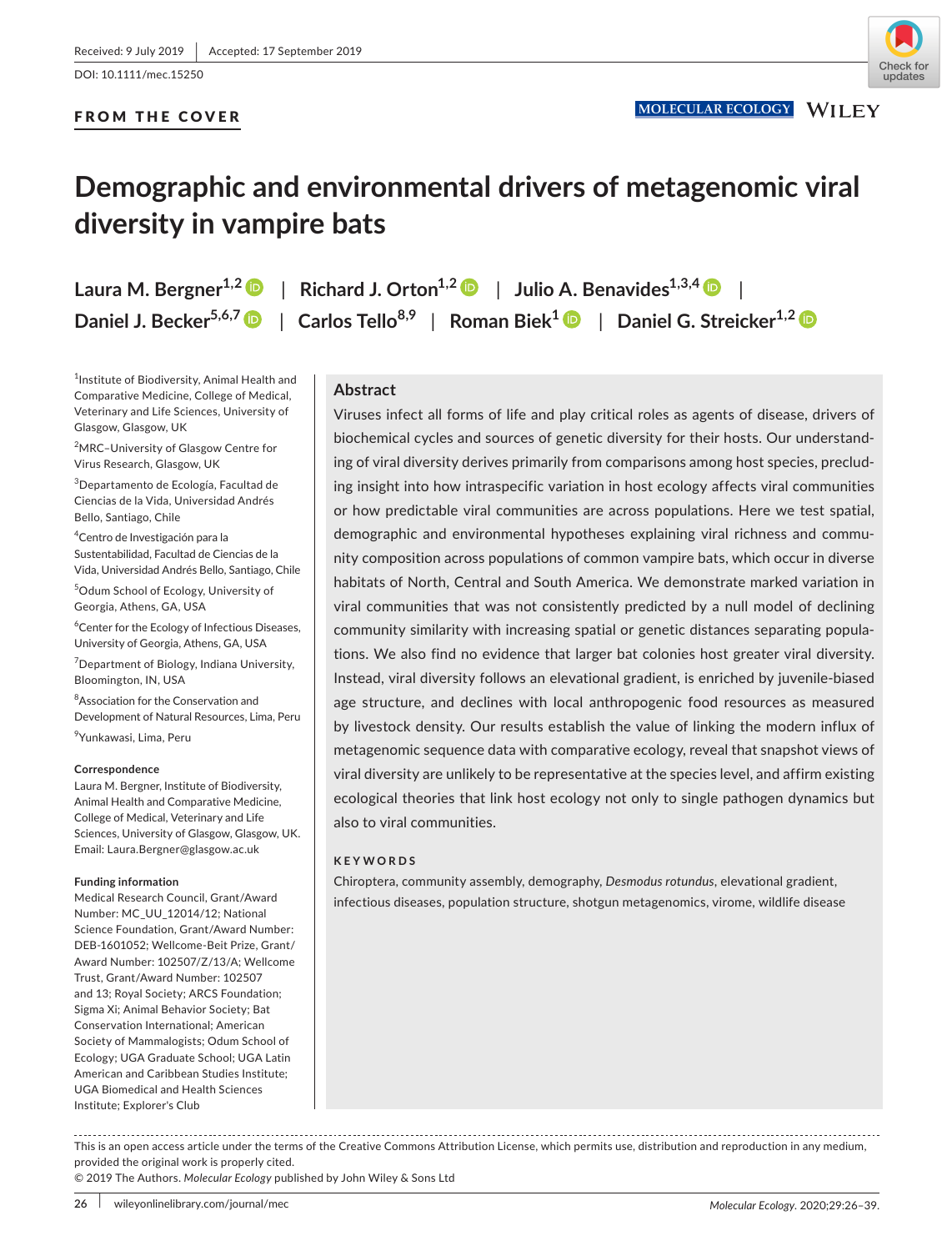# **1** | **INTRODUCTION**

Viruses occur across all environments that support life, where they play crucial roles in ecosystem function and in the health of their hosts (Manrique et al., 2016; Suttle, 2005). Additionally, viruses have played foundational evolutionary roles by introducing novel diversity into host genomes (Feschotte & Gilbert, 2012) which has, for instance, contributed to the development of mammalian placentas (Chuong, 2013; Mi et al., 2000) and enhanced antiviral defence through host domestication of viral proteins (Arnaud et al., 2007; Yan, Buckler‐White, Wollenberg, & Kozak, 2009). Our understand‐ ing of the factors that influence viral diversity in nature currently derives primarily from comparisons of viral communities between different host species. These studies have revealed that viral com‐ munities are shaped by host traits, including body mass and geo‐ graphical range overlap with other species (Luis et al., 2013; Olival et al., 2017; Turmelle & Olival, 2009). At the population level, however (i.e., among populations of the same host species), the degree to which viral communities are structured by variation in demography and environmental heterogeneity, stochastic forces or host evolutionary history remains unclear.

Understanding whether spatial and ecological variation among populations can explain viral diversity is an important first step if we ultimately aim to forecast changes in viral communities in response to environmental changes or disease control interventions (Anthony et al., 2015; Johnson, Roode, & Fenton, 2015). Such community‐ level changes may be important due to direct, immunological or eco‐ logical interactions between viruses (DaPalma, Doonan, Trager, & Kasman, 2010; Díaz‐Muñoz, 2017; Rohani, Green, Mantilla‐Beniers, & Grenfell, 2003). Under a null model, geographically proximate populations would be expected to have more similar viral commu‐ nities than distant populations. Alternatively, viral communities could be structured by demographic or environmental factors that are largely independent of distance; these include established de‐ terminants of single viral species such as host population size, age structure and cross‐species transmission (Keeling & Rohani, 2008). Large‐scale biogeographical factors such as latitudinal gradients in‐ fluence the diversity of human pathogens (Guernier, Hochberg, & Guégan, 2004), and analogous factors such as elevational gradients may create nonlinear relationships between viral communities and distance over smaller spatial scales, but these relationships have never been tested. Finally, viral communities may be so strongly in‐ fluenced by stochastic factors that prediction is intractable in most natural systems using either spatial proximity or ecological variables that can be realistically measured in the field.

With the exception of studies focused on humans (Manrique et al., 2016; Minot et al., 2011; Robles‐Sikisaka et al., 2013), com‐ parisons of viral communities across populations or time points remain rare (Anthony et al., 2015; Wille et al., 2018). A key bar‐ rier has been our inability to characterize unbiased viral commu‐ nities. The predominance of single pathogen diagnostics, financial constraints and a priori uncertainty of which pathogens are likely to be detected have created ascertainment biases toward certain

 **BERGNER ET AL. 27 MOLECULAR ECOLOGY** - WILLEY 27

viral groups (Young & Olival, 2016). Metagenomic sequencing is an alternative data source that enables the simultaneous characteri‐ zation of entire viral communities (Edwards & Rohwer, 2005) but is rarely applied across multiple populations of the same host spe‐ cies. Applying metagenomic sequencing to spatially replicated data sets therefore offers a new opportunity to understand how host ecology and biogeography influence viral diversity, particularly if applied to host species that occur across habitat types or environ‐ mental gradients.

The common vampire bat (*Desmodus rotundus*) is a wide‐ spread species that inhabits tropical rainforests, high-elevation mountains and coastal deserts across North, Central and South America and thrives in both native and anthropogenically trans‐ formed ecosystems (Martins, Templeton, Pavan, Kohlbach, & Morgante, 2009; Quintana & Pacheco, 2007). This habitat gen‐ eralism means that vampire bats live in colonies with extensive variation in climate, anthropogenic food resources and presence of other bat species. Colonies also vary in demographic traits that might impact viral community structure, such as popula‐ tion size, age structure and sex ratio (Delpietro, Marchevsky, & Simonetti, 1992; Delpietro, Russo, Carter, Lord, & Delpietro, 2017; Greenhall, Joermann, Schmidt, & Seidel, 1983; Streicker et al., 2012) (Table 1). As with most broadly distributed species, pop‐ ulations vary in their relative geographical proximity and genetic relatedness (Martins et al., 2009; Streicker et al., 2016), provid‐ ing an opportunity to test the null expectation that viral community similarity declines with increasing geographical and genetic distance between populations (Nekola & White, 1999). Finally, viral diversity of vampire bats is a major concern for human and animal health, as these bats routinely feed on the blood of live‐ stock and to a lesser degree humans, and are the primary reser‐ voir of rabies virus in the region (Greenhall et al., 1983; Johnson, Aréchiga‐Ceballos, & Aguilar‐Setien, 2014; Voigt & Kelm, 2006). The burden of vampire bat rabies is significant, with an estimated cost of US\$50 million per year in livestock losses (Belotto, Leanes, Schneider, Tamayo, & Correa, 2005) and with an estimated force of infection of up to 960 rabies cases per 100,000 inhabitants in a hypothetical outbreak (Schneider et al., 1996). Demographic and ecological factors driving viral dispersal in vampire bats have been investigated specifically for rabies virus (Streicker et al., 2016; de Thoisy et al., 2016; Torres et al., 2014) but such questions have not yet been examined at the level of viral communities.

We applied metagenomic sequencing to characterize communities of viruses found in saliva and faecal samples (termed saliva and faecal viruses) across 24 populations of vampire bats spanning the Coast, Andes and Amazon of Peru. By combining viral diversity measures with host genetics and ecological field data, we (a) quan‐ tified the extent of variation in viral diversity across populations of a single host species; (b) evaluated whether colonies in the same biogeographical regions or those that are closely connected, either spatially or genetically, exhibit more similar viral communities; and (c) tested how population‐level demographic and environmental fac‐ tors (Table 1) influence colony‐level viral diversity.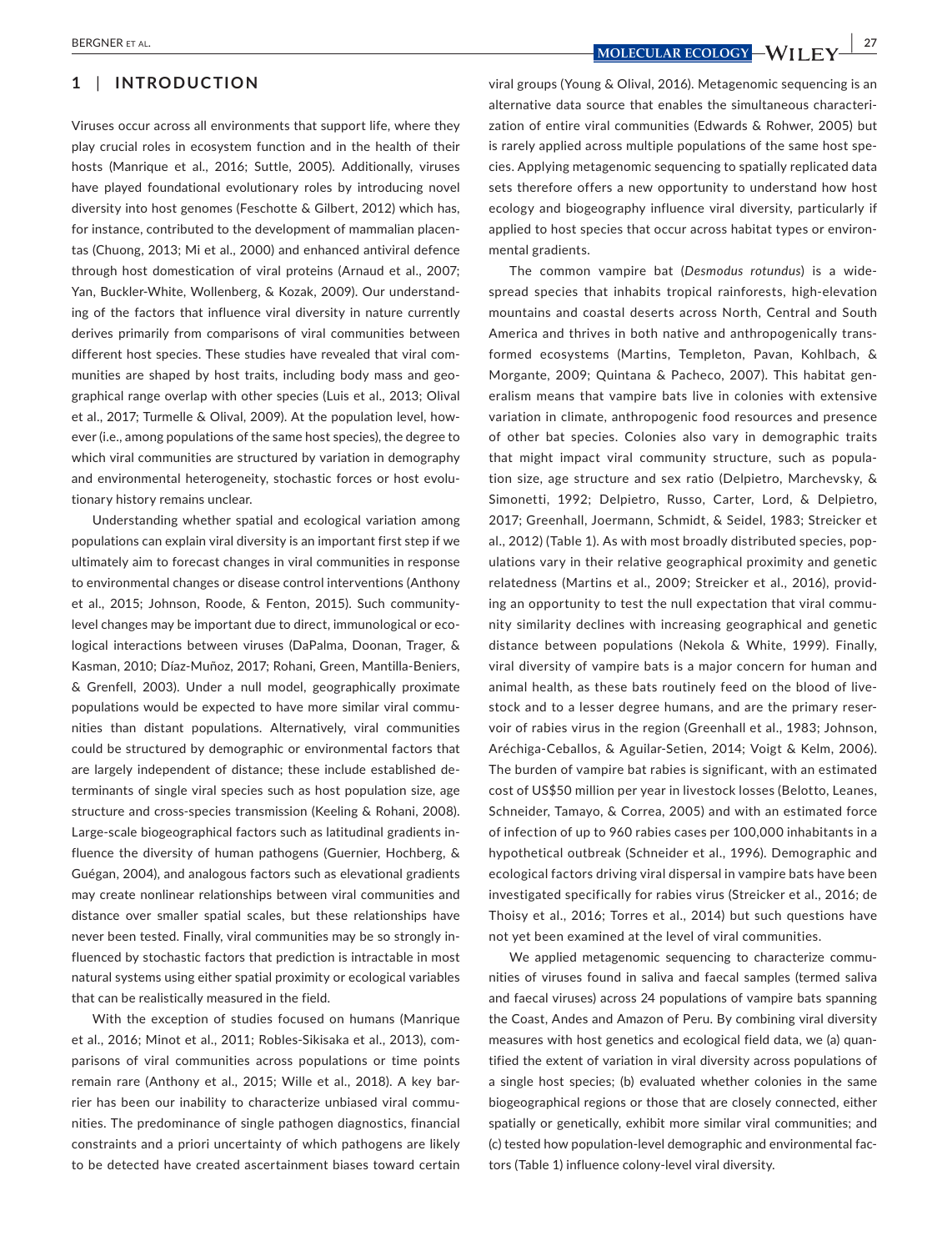**28 • 28 • PERGNER ET AL. 28 • PERGNER ET AL. 28 • PERGNER ET AL. 28 • PERGNER ET AL.** 

|  |  |  |  |  |  |  | TABLE 1 Ecological factors that could influence viral richness and community composition in vampire bats |  |  |
|--|--|--|--|--|--|--|----------------------------------------------------------------------------------------------------------|--|--|
|--|--|--|--|--|--|--|----------------------------------------------------------------------------------------------------------|--|--|

| <b>Hypothesized factor</b>      | Tested variable (colony-level)                                                       | <b>Predicted effect on richness</b>                                                                                                                        | <b>References</b>                                                                                                                              |
|---------------------------------|--------------------------------------------------------------------------------------|------------------------------------------------------------------------------------------------------------------------------------------------------------|------------------------------------------------------------------------------------------------------------------------------------------------|
| Host genetic distance           | $F_{\text{IS}}$                                                                      | ↓<br>Isolation (reduced gene flow)<br>decreases viral invasion of new colo-<br>nies and increases extinction                                               | Cross, Lloyd-Smith, Johnson, and Getz<br>(2005), Turmelle and Olival (2009),<br>Plowright et al. (2011)                                        |
| Colony size                     | $N_c$                                                                                | $\uparrow$<br>Greater viral persistence within colo-<br>nies and increased viral encounters<br>externally                                                  | Bartlett (1957); Nunn, Altizer, Jones,<br>and Sechrest (2003); Lloyd-Smith et al.<br>(2005); Lindenfors et al. (2007)                          |
| Age structure                   | Proportion adults                                                                    | ↑↓<br>Adults accumulate more chronic in-<br>fections over a lifetime but juveniles<br>play key roles in viral dynamics due<br>to heightened susceptibility | Lo, Morand, and Galzin (1998); Nunn et al.<br>(2003); Cross et al. (2005); Benavides et<br>al. (2011); Poirotte et al. (2015)                  |
| Sex ratio                       | Proportion males                                                                     | $\uparrow$<br>Males are more susceptible to infec-<br>tions due to behaviour and physiol-<br>ogy (testosterone)                                            | Zuk and McKean (1996); Poulin (1996);<br>Reimchen and Nosil (2001); Negro,<br>Caudron, Dubois, Delahaut, and Gemmell<br>(2010)                 |
| Local climate                   | PC1 of mean temperature,<br>temperature range and yearly<br>rainfall PCA (Figure S1) | ↓<br>Climates with higher productivity<br>have higher viral diversity; sites with<br>high temperature and rainfall tend to<br>be negative for PC1          | Guernier et al., 2004; Nunn, Altizer,<br>Sechrest, and Cunningham (2005); Dunn,<br>Davies, Harris, and Gavin (2010)                            |
| Elevation                       | Elevation                                                                            | ↓<br>Diversity tends to decrease with<br>elevation                                                                                                         | Lomolino (2001); Wang et al. (2011)                                                                                                            |
| Location                        | Longitude (latitude excluded<br>due to correlation with<br>climate)                  | ↑↓<br>Location effects encompass a number<br>of factors so predictions are unclear                                                                         | Anthony et al. (2015); Chow and Suttle<br>(2015)                                                                                               |
| Other hosts                     | Presence/absence of other bat<br>species                                             | $\uparrow$<br>Higher diversity of other species<br>provides more opportunities for<br>cross-species viral transmission                                     | Davies and Pedersen (2008); Krasnov<br>et al. (2010); Huang, Bininda-Emonds,<br>Stephens, Gittleman, and Altizer (2013);<br>Luis et al. (2015) |
| Anthropogenic food<br>resources | Livestock density (10-km<br>radius)                                                  | ↑↓<br>Lower prey diversity in areas of high<br>livestock density might reduce diver-<br>sity of viruses in bats                                            | Gillespie, Chapman, and Greiner (2005);<br>Gay et al. (2014); Bernardo et al. (2018);<br>Becker et al. (2018)                                  |

*Note:* This table presents general hypotheses, specifically tested variables, predicted effect on viral richness, and examples from the literature.

# **2** | **MATERIALS AND METHODS**

#### **2.1** | **Authorizations**

Bat sampling methods were approved by the Research Ethics Committee of the University of Glasgow School of Medical, Veterinary and Life Sciences (Ref081/15), the University of Georgia Animal Care and Use Committee (A2014 04‐016‐Y3‐A5), and the Peruvian Government (RD‐009‐2015‐SERFOR‐DGGSPFFS, RD‐264‐2015‐SERFOR‐DGGSPFFS, RD‐142‐2015‐SERFOR‐ DGGSPFFS, RD‐054‐2016‐SERFOR‐DGGSPFFS).

## **2.2** | **Field sampling and demographic variables**

Bats were captured at 24 colonies in eight departments across Peru (Figure 1a) between 2013 and 2016 (Table S1) using hand nets within roosts during the day, using mist nets and harp traps to capture bats exiting to forage at night, or by placing nets around nearby livestock when roosts were inaccessible. Nocturnal captures lasted from ~18:00 to 06:00 hr, and nets were checked every 30 min. A combination of one to three mist nets and one harp trap were used depending on the size and number of roost exits identified. Roosts included natural (caves, trees) and anthropogenic structures (aban‐ doned houses, tunnels, mines) which had been previously identified by local farmers and offices of the Ministry of Agriculture of Peru.

Individual bat measures including age and sex were summarized at the colony level to explore effects on viral diversity. Age was de‐ termined by examining the level of fusion of the phalangeal epiphy‐ ses (Anthony, 1988), which differentiated bats into four age classes. Reproductive status was assessed by the presence of enlarged, scro‐ tal testes in males and pregnancy or lactation in females (Streicker et al., 2012). Capture records from 2016 (the year most samples were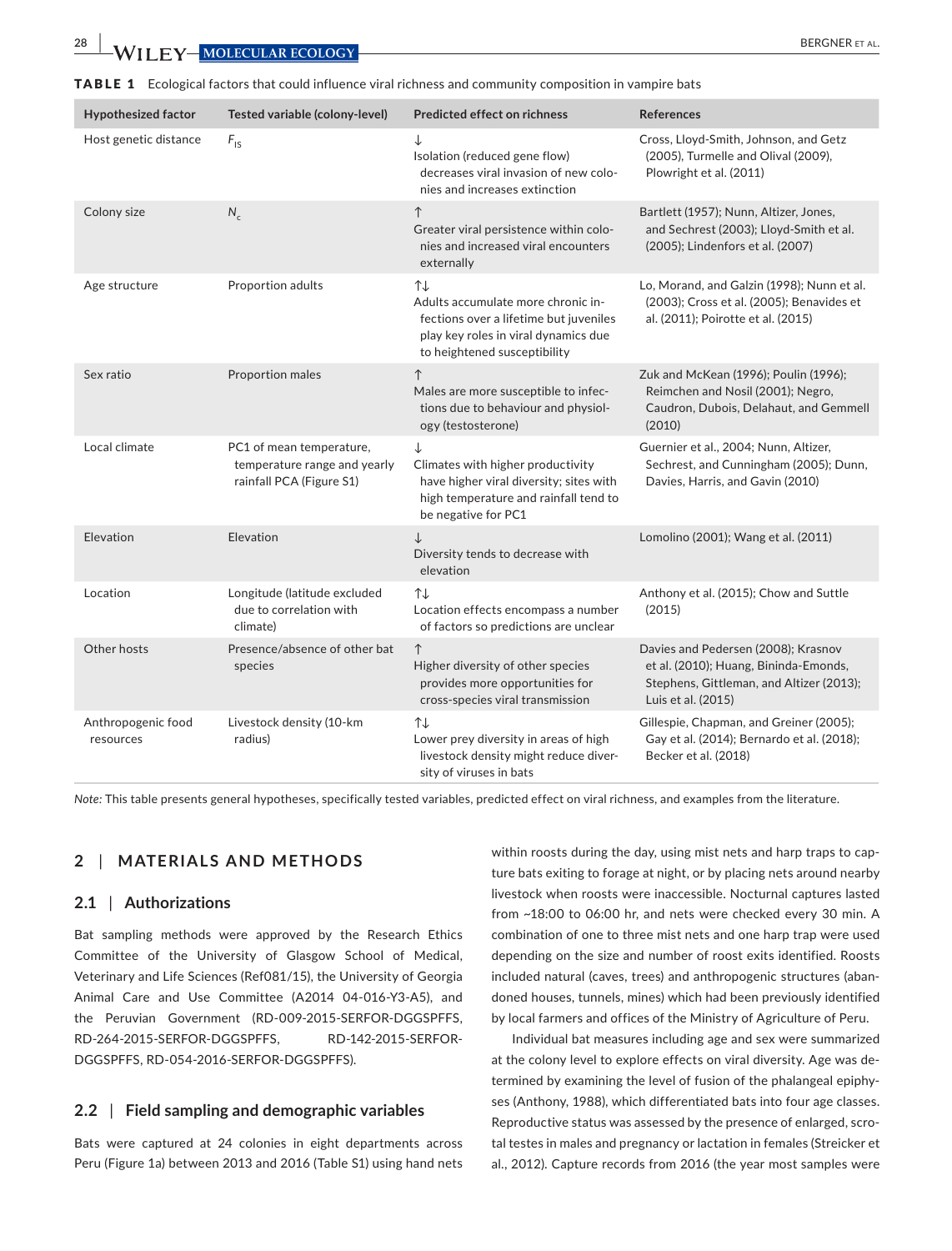

FIGURE 1 Vampire bat colonies and viral richness summary. (a) Vampire bat colonies in Peru where metagenomic and host genetic samples were taken and (b) summary of viral genera richness in saliva and faeces at each colony. Individual colonies in (a) are represented as coloured points with colony names corresponding to bars in (b). Colours of sites in (a) and bars in (b) correspond to ecoregions within Peru (blue, Coast; green, Andes; purple, Amazon)

collected) were used to calculate colony‐level age and sex ratios, and these ratios were correlated with the age and sex ratios ana‐ lysed within sequencing pools (Pearson correlation; males *r* = .85, *p* < .001; adults *r* = .84; *p* < .001; see below). Historical capture re‐ cords (2011–2016) established the presence or absence of other bat species at each roost site (Table S2); however, bat diversity was not calculated as the effort in identifying other species was inconsistent across sites and years.

Bats were given uniquely numbered wing bands (3.5‐mm in‐ coloy, Porzana Inc.) to identify recaptures. To examine the effect of colony size on viral diversity, census population size (N<sub>c</sub>) was estimated from mark–recapture data for each colony, but data were unavailable from five sites (two were exclusively sampled during the day using hand nets and three were sampled by placing nets around nearby livestock precluding comparable mark–recapture analyses; Appendix S1; Table S2). Exploratory analyses of the re‐ maining 19 sites indicated N<sub>c</sub> was not significantly correlated with viral richness in faeces (Pearson correlation; all viruses *r* = .15, *p* = .54; vertebrate‐infecting viruses *r* = .43, *p* = .08) or saliva (Pearson correlation; all viruses *r* = −.05, *p* = .84; vertebrate‐infect‐ ing viruses  $r = .10$ ,  $p = .68$ ).  $N_c$  was therefore excluded from further analyses to include the five colonies without *N<sub>c</sub>* estimates in multivariate models.

Oropharyngeal (saliva) samples were collected by allowing bats to chew on cotton-tipped wooden swabs (Fisherbrand) for 10 s. Faecal samples were collected using 3‐mm‐diameter rayon‐tipped aluminium swabs (Technical Service Consultants Ltd) dipped in ster‐ ile Dulbecco's phosphate buffered saline (Gibco). Swabs were stored in cryovials containing 1 ml RNALater (Ambion) overnight at 4°C be‐ fore being transferred to dry ice and stored in −70°C freezers, fol‐ lowing the manufacturer's instructions.

Two 2‐mm wing biopsy punches were collected and stored in 95% ethanol at 4°C in the field before long-term storage at -20°C. To examine host population genetic structure and test for associa‐ tions with viral diversity, host DNA was extracted from wing biop‐ sies and bats were individually genotyped at nine microsatellite loci (Appendix S2; Tables S3–S5).

#### **2.3** | **Environmental variables**

Elevation was either recorded in the field (50% of sites) or deter‐ mined from latitude and longitude coordinates using CGIAR‐SRTM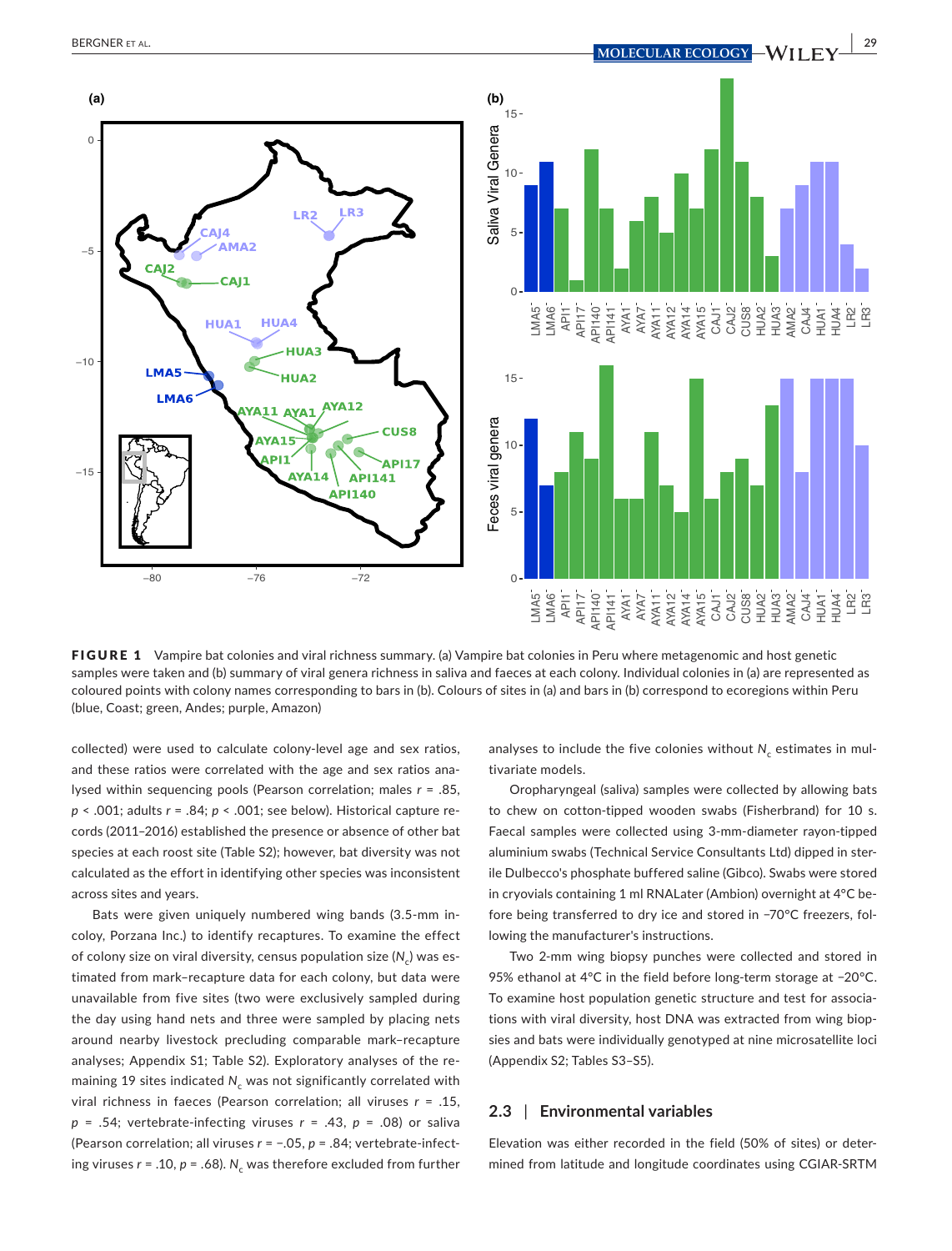**30 <b>b**ergner et al.

90-m resolution data (Farr et al., 2007) obtained using the GETDATA function from the package RASTER (Hijmans, 2017) in R version 3.4.2 (R Core Team, 2017). Bioclimatic variables related to temperature and precipitation were gathered from the WorldClim database (Fick & Hijmans, 2017) with a resolution of 5 min of a degree. Climate variables were further analysed by principal component analysis (PCA) to classify sites into three ecoregions: Coast (desert), Andes (mountains) and Amazon (rainforest) (Figure S1). Ecoregion classi‐ fications were consistent and modelling results were qualitatively similar when using the full set of 19 bioclimatic variables and when restricting the data set to three variables that captured much of the variation between sites (annual mean temperature [°C], annual pre‐ cipitation [mm] and annual temperature range [°C]), and therefore only results from the three variable climate data set are presented.

Livestock densities around each site were downloaded from the FAO GLiPHA database for the predominant prey of vampire bats in Peru including cows, pigs, sheep and goats (Bohmann et al., 2018; Food & Agriculture Organization of the United Nations, 2012). The densities for each species were combined and extracted within a 10‐km buffer of each site, as movements between sites have been reported over lesser distances (Trajano, 1996), using the packages maptools (Bivand & Lewin-Koh, 2017), RGDAL (Bivand et al, 2017) and RASTER.

## **2.4** | **Metagenomic characterization of viral communities**

We generated 48 colony-level viral communities for vampire bat saliva and faeces using a shotgun metagenomic approach targeting both DNA and RNA viruses (Tables S1 and S6), which has been de‐ scribed in detail previously (Bergner et al., 2019). Nucleic acid was extracted from individual swabs using a Biosprint One for All Vet Kit (Qiagen) and a Kingfisher 96 Flex machine. Extracts from 5 to 10 different individuals per colony were pooled, with 73% of all in‐ dividuals matched in faecal and saliva pools (Table S1). We generally included samples from 10 individuals in each pool (apart from three faecal and four saliva pools), allowing us to detect viruses present at a minimum of 10% prevalence, on average. The number of indi‐ viduals included in a pool was not associated with viral richness in faeces (Pearson correlation; all viruses *r* = −.03, *p* = .9; vertebrate‐ infecting viruses *r* = −.33, *p* = .1) or saliva (Pearson correlation; all viruses *r* = .14, *p* = .52; vertebrate‐infecting viruses *r* = .14, *p* = .5). Within a colony, individuals were randomly selected for inclusion in metagenomic and host population genetic analyses. We did not eval‐ uate reproducibility of metagenomic results due to the high costs of sequencing, but analyses performed in our previous study showed that viral communities are robustly characterized at the level of se‐ quencing depth typically attained in this study (Bergner et al., 2019). Libraries were combined in equimolar ratios and sequenced in one high output run (version 2, 300 cycles; 150‐bp paired‐end reads) on an Illumina NextSeq500 at the MRC‐University of Glasgow Centre for Virus Research, aiming for 10 million reads per sample.

Sequence data were processed using a custom bioinformatic pipeline (Bergner et al., 2019). Briefly, after read trimming and host

mapping, ribosomal reads were removed using RIBOPICKER (Schmieder, Lim, & Edwards, 2012), followed by eukaryotic and bacterial read removal by DIAMOND BLASTX against a database of RefSeq genomes (Pruitt, Tatusova, & Maglott, 2007). The remaining reads were then de novo assembled with spades (Bankevich et al., 2012) and classified by DIAMOND BLASTX (Buchfink, Xie, & Huson, 2014) against the GenBank nonredundant (NR) database (Clark, Karsch‐Mizrachi, Lipman, Ostell, & Sayers, 2016), only retaining contigs >300 bp (approximately one read pair length). Contig blastx results were assigned to the lowest taxonomic level using megan Community Edition (Huson et al., 2016) and exported as genus‐level viral communities. Assignments were performed using the lowest common ancestor (LCA) assignment al‐ gorithm but altering parameters to include all viral hits passing the filters of the bioinformatic pipeline (maximum e-value of 0.001).

Viral richness (alpha diversity), equivalent to the number of viral genera, was calculated for each colony using the package vegan (Oksanen, Blanchet, & Friendly, 2017). We estimated both total viral richness and the richness of vertebrate‐infecting viruses using host data from the 2017 ICTV Taxonomy (Adams et al., 2017) as described previously (Bergner et al., 2019). Total viral richness included verte‐ brate‐infecting viral taxa as well as bacteriophages and plant‐infect‐ ing viruses that were unlikely to be actively infecting bats but could nonetheless signal variation in environmental exposures. Differences in viral community composition between colonies (beta diversity) were assessed using Jaccard distances, which were calculated from presence–absence data using vegan. Saliva and faecal viral commu‐ nities contained largely distinct taxa and were analysed separately. Colony AMA7 was also excluded from analyses as sampling used a different swabbing method which appeared to diminish viral richness.

# **2.5** | **Variation in viral diversity between ecoregions and effects of geographical and genetic distance**

Differences in viral richness between ecoregions were evaluated using Poisson distributed generalized linear models (GLMs). We used the ANOVA function of the car package (Fox & Weisberg, 2011) to calculate the likelihood ratio  $\chi^2$  test (LRT) statistic and assess model significance. All data sets met assumptions of homoge‐ neity of variance. When significant differences were detected by LRT, the MULTCOMP package (Hothorn, Bretz, & Westfall, 2008) was used to perform post-hoc Tukey pairwise comparisons. Differences in community composition (calculated from presence/absence data) between ecoregions were assessed by permutational multivariate analysis of variance (PERMANOVA) (McArdle & Anderson, 2001) with 10,000 permutations using the ADONIS function of VEGAN and visualized by principal coordinate analysis (PCoA) using the pcoa function of the package ape (Paradis, Claude, & Strimmer, 2004).

Effects of geographical and host genetic distance on viral com‐ munity composition, as measured by Jaccard distances, were eval‐ uated using Mantel tests with 10,000 permutations. Geographical distances between sites were calculated using the function RDIST in the package fields (Nychka, Furrer, Paige, & Sain, 2015). Microsatellite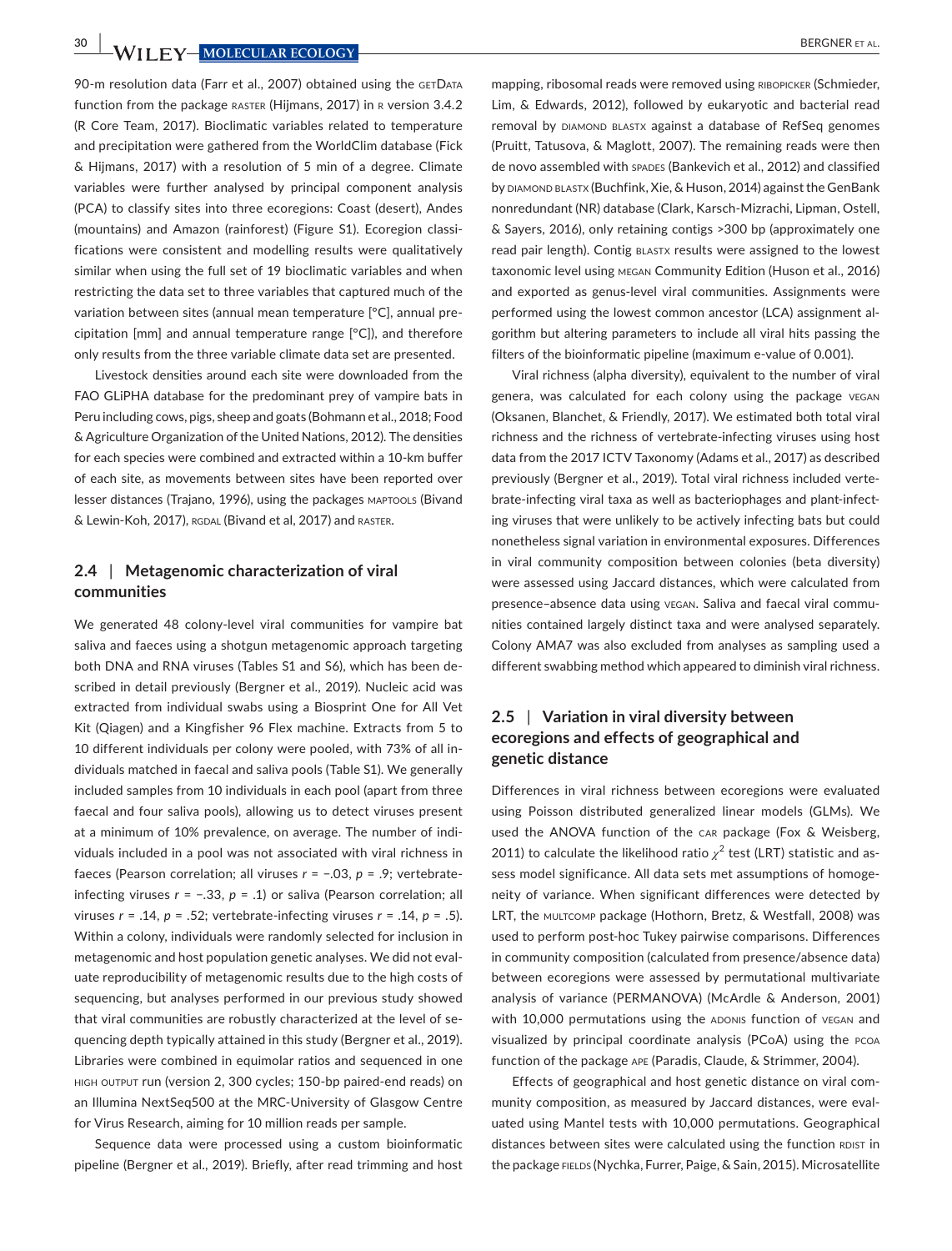**BERGNER ET AL. 31**<br>**MOLECULAR ECOLOGY** - WILLEY 34

genotypes (Appendix S2) were used to calculate pairwise  $F_{ST}$  values (Nei, 1973) between colonies using the HIERFSTAT package (Goudet & Jombart, 2015).

# **2.6** | **Local environmental and demographic correlates of viral diversity**

Generalized linear models with a Poisson distribution were used to identify demographic and environmental correlates of viral richness (Table 1). For each data set, the global model included environmental and demographic explanatory variables (Proportion Males, Proportion Adults, Other Species Presence, Elevation, Host Genetic Distance, Longitude, Livestock Density and PC1 describing Local Climate Variables) and controlled for sequencing effort (Raw Sequencing Reads). We performed an exploratory analysis finding no effect of human population density (Goldewijk, Beusen, Drecht, & Vos, 2011) on viral richness for either faeces ( $R^2$  = .001;  $p$  = .86) or saliva ( $R^2$  = .04; *p* = .31) and therefore it was excluded from models. Given the small number of observations (*N* = 23 colonies) limiting the statistical power of the full model, 38 submodels per data set were built which re‐ stricted the number of explanatory variables per submodel to two and excluded variables with a Pearson correlation coefficient *r* > .5 from the same model (Figure S2). Submodels were compared with Akaike's information criterion corrected for small sample size (AIC<sub>c</sub>). Model-averaged effect sizes and 95% confidence intervals were calculated for each explanatory variable using the set of GLMs in which the cumulative Akaike weight summed to 0.95 using the DREDGE and MODEL.AVG functions of the package mumin (Bartoń, 2018; Burnham & Anderson, 2002). Effect sizes were standardized using partial standard deviation to account for multicollinearity (Cade, 2015). Relative variable impor‐ tance was calculated as the sum of Akaike weights across all submodels that included each variable.

Correlations encountered by submodel averaging were con‐ firmed with univariate GLMs examining the effect of each variable individually on viral richness, with *p*-values corrected for multiple testing using the false discovery rate method with the P.ADJUST function of the stats package (Benjamini & Hochberg, 1995). For each data set and sample type, a final model was built including only vari‐ ables for which the model‐averaged effect size significantly differed from 0 to verify consistency in the direction and relative magnitude of effects. No final models exhibited evidence of overdispersion ac‐ cording to the function DISPERSIONTEST in the package AER (Kleiber & Zeileis, 2008). As no data sets showed evidence of spatial autocor‐ relation in raw data or final model residuals according to Moran's I, mixed‐effects models were not used.

Demographic and environmental factors that were signifi‐ cantly correlated with viral richness were also examined for potential effects on viral community composition (presence/ absence of viral taxa) using a PERMANOVA with 10,000 permu‐ tations and a GLM-based approach implemented in the MVABUND package (Wang, Naumann, Wright, & Warton, 2012). The function manyglm was used to test for differences in viral community com‐ position using a separate logistic regression for each taxon (GLM with binomial error). The function ANOVA.MANYGLM was then used to test for multivariate significance using the log-likelihood ratio test statistic and PIT‐trap (probability integral transform residu‐ als) resampling (Warton, Thibaut, & Wang, 2017) with 999 itera‐ tions. When multiple variables were tested for the same data set, p-values were corrected using the false discovery rate method as above.

# **3** | **RESULTS**

# **3.1** | **Taxonomic richness and distribution of viral communities among vampire bat colonies**

Metagenomic sequencing of pools from the final 23 sites re‐ vealed 108 viral genera from a total of 516,443,646 raw reads (3,534,944–17,852,828 per pool), including 44 vertebrate‐infect‐ ing genera as well as other genera that primarily infect plants, in‐ vertebrates and bacteria (Table S6; Figure S3). There were 57 viral genera detected across all saliva samples and 77 genera across all faecal samples, with the average vampire bat colony contain‐ ing 7.9 (range: 1–18) and 10.2 (range: 5–16) viral genera in saliva and faecal samples, respectively (Figure 1b). For each colony, there was a mean of 5.7 vertebrate‐infecting viral genera in saliva (range: 0–12) and 2.3 vertebrate‐infecting viral genera in faeces (range: 0–5). On average, single sites accounted for only 14% of the total viral richness that was discovered in saliva (7.9 out of 57 genera) and only 13% of total viral richness in faeces (10.2 out of 77 genera). Surprisingly, saliva and faecal viral richness within the same site were not correlated ( $R^2$  = .02;  $p$  = .51). As expected, we established the presence of some viral genera known to infect vampire bats, including *Lyssavirus*. We also detected full genomes of novel viruses in genera capable of infecting humans such as *Alphacoronavirus* and *Rotavirus*, as well as large contigs of novel *Pircornaviridae* taxa that appeared closely related to *Parechovirus* and *Enterovirus*.

# **3.2** | **Variation in viral diversity between ecoregions and effects of geographical and genetic distance**

For saliva viruses, we rejected the null hypothesis that viral com‐ munities are more similar in populations that are more closely con‐ nected. Neither total viral richness (Figure 2; LRT;  $\chi^2$  = 1.3; *df* = 2; *p* = .52) nor vertebrate‐infecting viral richness (Figure S4; LRT;  $\chi^2$  = 1.57; *df* = 2; *p* = .46) varied across ecoregions and viral communities clustered neither by ecoregion (Figure 2; Figure S4; Table S7; PERMANOVA, all viruses:  $F_{2,22}$  = 0.91;  $p = .58$ ; vertebrate-infecting viruses:  $F_{2,21}$  = 1.18;  $p = .3$ ) nor according to the geographical or genetic distance between bat colonies (Figures S5 and S6). Jaccard distances of saliva community composition often reached the maxi‐ mum value of 1, implying that communities were locally unique and distance effects were not absent because the same viruses were found everywhere.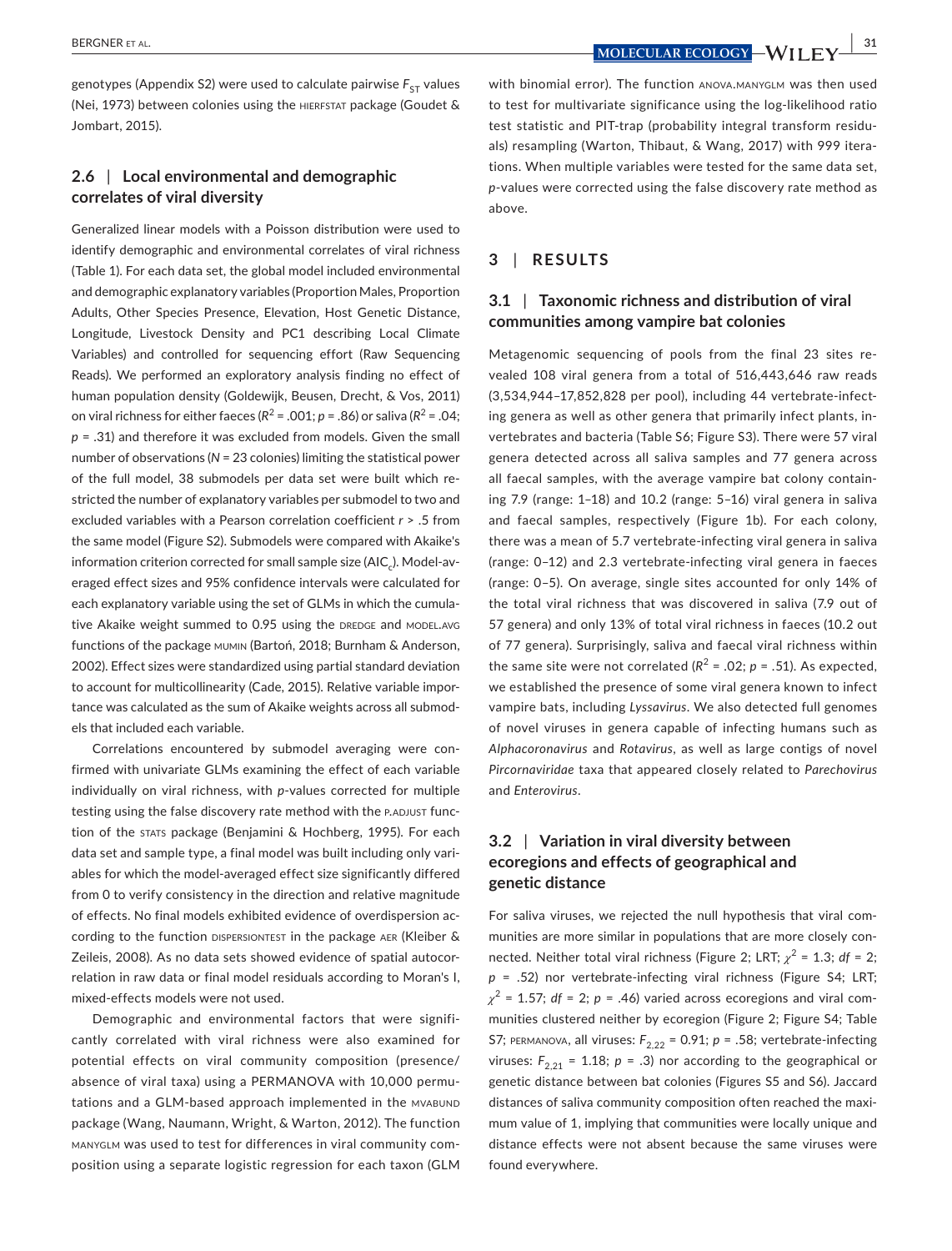**32 WII FY-MOLECULAR ECOLOGY** 

In contrast, bats in the Amazon harboured significantly higher faecal viral richness compared to the Andes (Figure 2; LRT;  $\chi^2$  = 6.07;  $df = 2$ ;  $p = .05$ ; Tukey  $p = .03$ ), with a similar trend for vertebrate-infecting viruses (Figure S4; LRT;  $\chi^2$  = 4.59; *df* = 2; *p* = .1). Viral communities from the Amazon separated from those from the Coast and Andes (Figure 2; Figure S4), but ecoregion explained only 16% of the variation in total viruses (PERMANOVA;  $F_{2,22} = 1.9$ ;  $p = .005$ ) and 14.6% of the variation in vertebrate-infecting viruses ( $F_{2,20}$  = 1.5; *p* = .09) (Table S7), suggesting that faecal viral communities were only weakly differentiated based on ecoregion alone. Mantel tests showed that total viral community dissimilarity tended to increase with both the geographical and the genetic distance between bat colonies but highlighted extensive unexplained variation among proximal colonies (Mantel *r* ≤ .25; Figure S5), and no associations with vertebrate-infecting faecal viruses (Figure S6).

# **3.3** | **Ecological drivers of viral richness and community composition**

The ecological variables that explained viral richness and com‐ munity composition differed between faecal and salivary viruses. According to variable selection on submodels, the total richness of saliva viruses was negatively correlated with longitude (relative importance, RI = 1.0) and positively correlated with raw reads (RI = 0.4) (Figure 3; Table S9). Although only longitude was significant in uni‐ variate models following *p*-value correction (Figure 3), both variables were retained in the final model (Table S8;  $R^2 = .5$ ). Neither longitude nor raw reads was correlated with total saliva viral com‐ munity composition (Figure S9; Table S13). For vertebrate‐infecting saliva viruses, longitude was negatively correlated with richness fol‐ lowing submodel averaging (RI = 1.0) and remained significant in the univariate richness model (Figure S7; Tables S8 and S10;  $R^2$  = .34).

Longitude was also negatively correlated with the community com‐ position of vertebrate‐infecting saliva viruses (Table S13). Results from both data sets remained consistent even when an outlier col‐ ony for high saliva viral diversity (CAJ2) was removed.

For faecal viruses, submodels showed that the total viral diversity was negatively correlated with the proportion of adults (RI = 0.62), livestock density (RI = 0.49), elevation (RI = 0.08) and local climate variables (RI = 0.12) (Figure 4: Final model  $R^2$  = .45: Tables S8-S11). For vertebrate-infecting viruses, elevation remained negatively correlated with viral richness in submodel averaging (RI =  $0.45$ ), but not in the univariate model following *p*-value correction (Figure S8; Tables S8 and S12;  $R^2$  = .18). Although no variables were significantly related to community composition when restricting the data set to vertebrate‐infecting viruses, livestock and climate were consistently associated with differences in total faecal virus community compo‐ sition while the proportion of adults and elevation were variably significant according to the PERMANOVA and GLM analyses (Figure S10; Table S13).

# **4** | **DISCUSSION**

Multispecies comparative analyses and snapshot surveillance of se‐ lected viral groups have revealed how interspecific variation in host life history influences viral diversity (Anthony et al., 2015; Luis et al., 2013; Olival et al., 2017; Turmelle & Olival, 2009; Wille et al., 2018). The extent and determinants of variation in viral communities among populations of the same species have remained largely unexplored but have implications for understanding how viral communities will re‐ spond to environmental change or human disturbance. Using shotgun metagenomic sequencing of viruses in vampire bat populations across Peru, our study showed extensive variation in viral communities across



FIGURE 2 Viral richness and community composition compared across ecoregions. Plots show comparisons across ecoregions in saliva (top panels) and faeces (lower panels). In boxplots, bold lines show the median, and upper and lower hinges show the first and third quartiles. Whiskers extend from the hinge to  $1.5 \times$  the interquartile range. An asterisk indicates significance level of post‐hoc Tukey pairwise comparisons (\**p* < .05). In PCoA plots, circles show the 95% normal probability ellipse for each group and an asterisk indicates communities are significantly different as assessed by PERMANOVA (\**p* < .05). Colours correspond to different ecoregions within Peru (blue, Coast; green, Andes; purple, Amazon)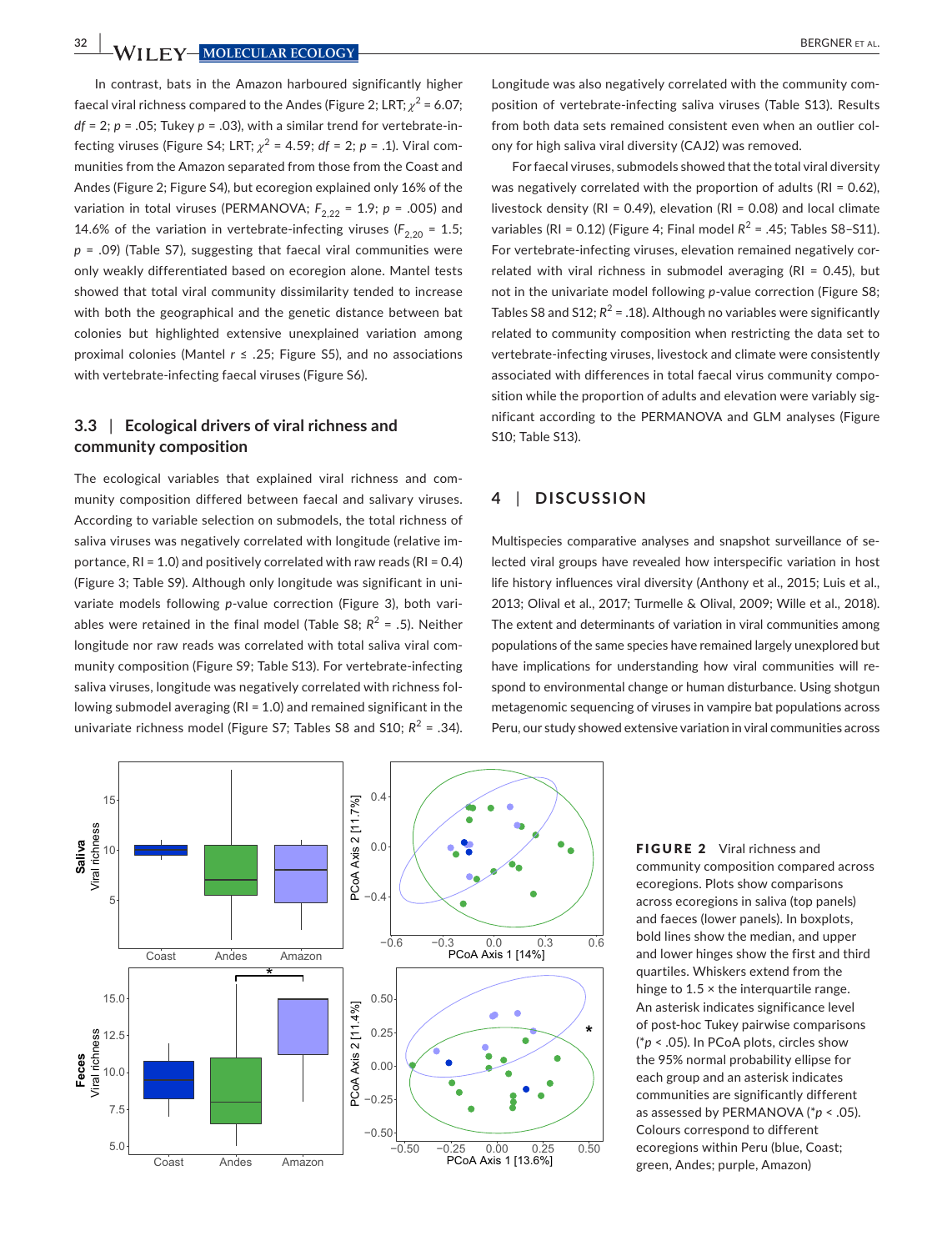

FIGURE 3 Ecological correlates of viral richness in bat saliva samples. (a) Model-averaged relationships of demographic and environmental factors with richness and (b) univariate correlations of significant factors. In (a) the model-averaged effect sizes are shown for each factor across the 95% confidence set of GLMs with 95% confidence intervals. Factors that remained significant in the final model are shown as triangles. The vertical dashed line shows an effect size of zero, such that any confidence intervals overlapping the dashed line indicate a nonsignificant effect of the factor in model-averaged results. In (b) richness values are plotted for each variable that was significant according to model averaging. Solid lines show GLM predictions for univariate relationships that remained significant following correction for multiple testing, while dashed lines are univariate relationships that were no longer significant after correction. Points are coloured according to ecoregions (blue, Coast; green, Andes; purple, Amazon) [Colour figure can be viewed at [wileyonlinelibrary.com\]](www.wileyonlinelibrary.com)

populations of the same species and rejected a null model of viral similarity being purely driven by spatial proximity of host populations. Instead, an elevational gradient, host age structure and anthropogenic food resources, but not bat colony size, influenced the richness of viral communities in faecal samples. In contrast, the communities of viruses found in saliva were not strongly explained by any tested variables, highlighting major challenges in predicting viral distributions which may depend on virus taxonomy or transmission route.

The richness and community composition of viruses detected in vampire bat saliva was highly variable and largely unpredictable by any spatial, demographic or environmental factor. Indeed, saliva viruses were largely unique to each bat colony, while faecal viral communities were more conserved within ecoregions, with greater similarity among increasingly genetically and geograph‐ ically proximal bat colonies (Figures S5 and S6). This difference between sample types suggests the possibility that routes of transmission specific to saliva (e.g., biting, licking, grooming) may restrict the extent to which viruses spread across the landscape relative to transmission routes involving faeces (e.g., environ‐ mental, faecal–oral). The only factor correlated with saliva virus diversity was longitude (Figure 3; Figure S7; Table S13). In Peru, increasing longitude corresponds to a northwest-southeast gradient, such that sites in the northwest (Cajamarca and Amazonas Departments) had the highest saliva viral diversity. While these sites do not correspond to a single ecoregion, our previous work has highlighted northwest Peru as a corridor for gene flow of vam‐ pire bats and rabies virus between the Coast and Andes/Amazon (Streicker et al., 2016) and as a hotspot of mitochondrial haplotype richness (Bohmann et al., 2018). We therefore hypothesize that unusually high mixing of bats from different ecoregions creates a melting pot for saliva viruses. Importantly, northwest Peru is also a hotspot of vampire bat depredation on humans, making regular human exposures to the high diversity of vampire bat salivary vi‐ ruses encountered here virtually guaranteed (Gilbert et al., 2012; Stoner‐Duncan, Streicker, & Tedeschi, 2014). It is unclear whether the lack of bat‐borne zoonoses reported from this area (apart from rabies virus) reflects the host specificity of most bat viruses, an absence of reporting or insufficient diagnostics for novel human viruses.

We observed a decline in faecal viral richness with increasing elevation (Figure 4) and found that colonies in the low-elevation Amazon rainforest had higher richness and distinct community composition (Figure 2). Similar elevational gradients have some‐ times been observed in bacterial and macrofaunal communities (Fierer et al., 2011; Lomolino, 2001; Wang et al., 2011), but to our knowledge have not been described for viruses. Although the total viral community probably reflects environmental viral taxa as well as those infecting bats, increased viral diversity in the Amazon was also observed in vertebrate-infecting viruses (Figure S8), suggesting this effect is not only driven by environmental viral diversity.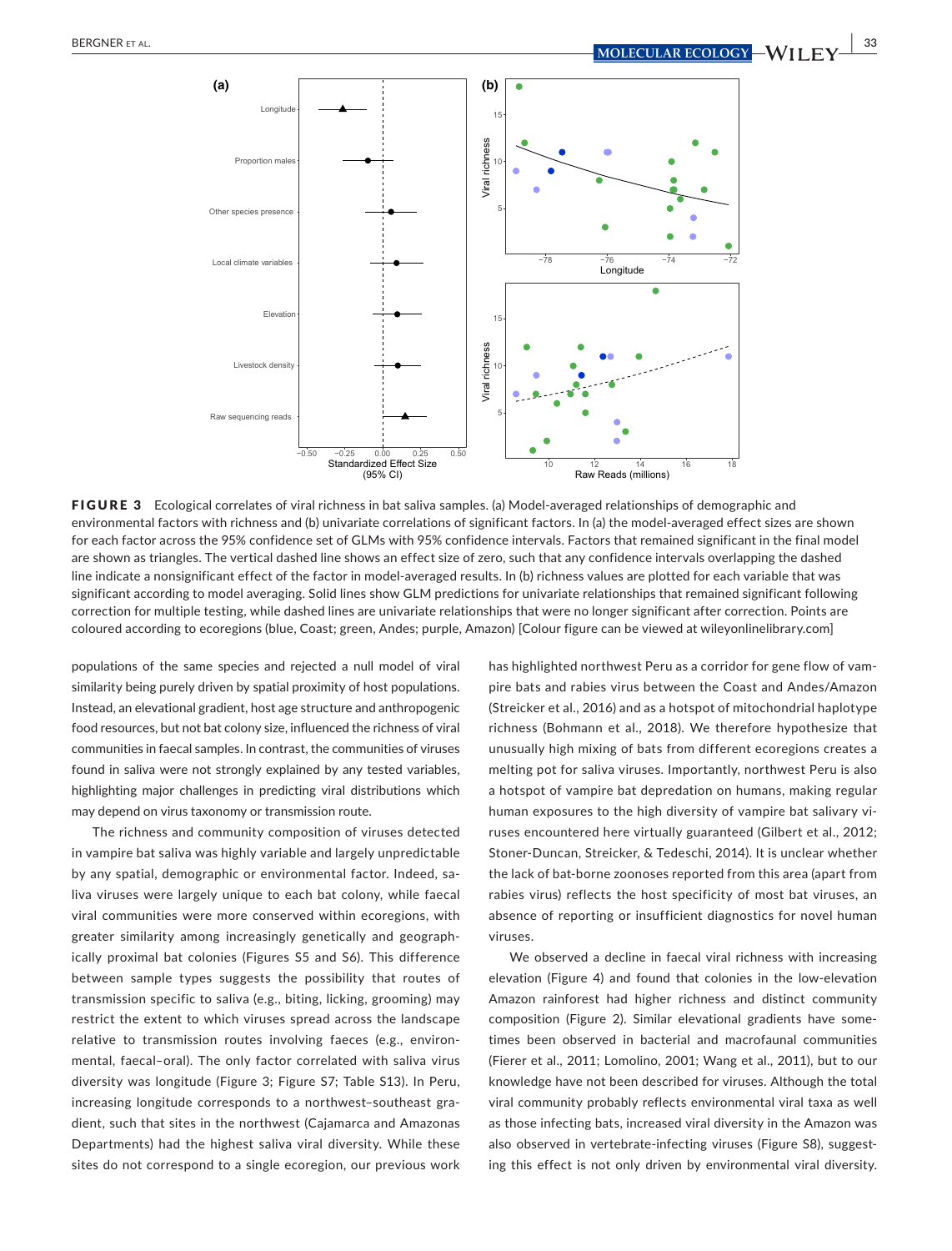

FIGURE 4 Ecological correlates of viral richness in bat faecal samples. (a) Model-averaged relationships of demographic and environmental factors with richness and (b) univariate correlations of significant factors. In (a) the model-averaged effect sizes are shown for each factor across the 95% confidence set of GLMs with 95% confidence intervals. The vertical dashed line shows an effect size of zero, such that any confidence intervals overlapping the dashed line indicate a nonsignificant effect of the factor in model-averaged results. In (b) richness values are plotted for each variable that was significant according to model averaging. Solid lines show GLM predictions for univariate relationships that remained significant following correction for multiple testing. Points are coloured according to ecoregions (blue, Coast; green, Andes; purple, Amazon) [Colour figure can be viewed at [wileyonlinelibrary.com\]](www.wileyonlinelibrary.com)

An elevation effect in vampire bats could be explained by the de‐ clining diversity of prey, alternative host species or vectors at high elevations, or by factors correlated with elevation that influence the survival of environmentally transmitted viruses. In humans, local climate variables such as temperature and precipitation range, which are correlated with elevation, have been associated with reduced viral richness on a global scale (Guernier et al., 2004). However, that elevation itself was more strongly correlated with vertebrate‐ infecting viral richness than environmental variables suggests that other factors that covary with elevation (i.e., community composition of bat species, prey or both) may be more important for viruses actively infecting bats. Indeed, cross‐species transmission is thought to be an important driver of bat viral diversity (Luis et al., 2013, 2015), and bat species richness declines with elevation (Patterson, Pacheco, & Solari, 1996). While our study did not find effects of other bat species on viral richness, it was only possible

to measure the presence or absence of other bat species within the same roosts, rather than bat diversity, which might have a stronger effect. Our results also imply that, given expected range shifts towards higher elevations under climate change, we might anticipate novel interactions between hosts, vectors and environmental condi‐ tions that could eventually increase diversity in high‐elevation viral communities (Harvell, Altizer, Cattadori, Harrington, & Weil, 2009; Zamora‐Vilchis, Williams, & Johnson, 2012).

We also found that colonies with a higher proportion of juveniles consistently had more diverse faecal viral communities (Figure 4). The importance of juveniles in viral dynamics is well established; births introduce immunologically naïve individuals that facilitate pathogen transmission (Amman et al., 2012; Dietrich et al., 2015; van Dijk et al., 2013; Hayman, 2015). While higher infection rates in juveniles are widely observed at the level of individual pathogens (Anthony et al., 2017; Streicker et al., 2012; Volokhov et al., 2017), to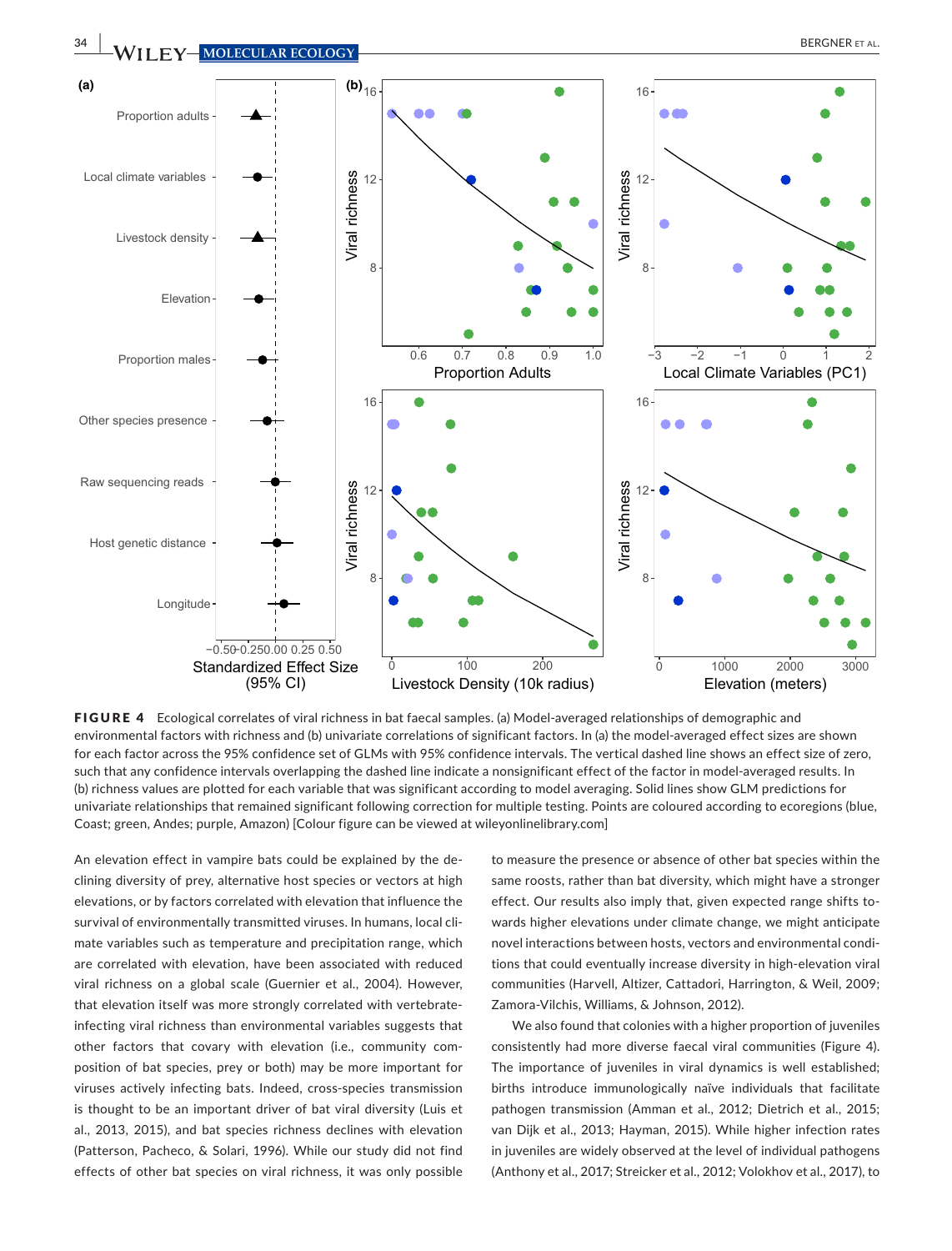our knowledge, ours is the first report of an age effect on the richness of viral communities. This community‐level effect may be driven by bat demography (e.g., birth pulses or maternal stress) or differential exposure rates among age classes (Cross et al., 2009). For example, independent but subordinate juvenile bats might have elevated exposure to many viruses if they are forced to roost in suboptimal po‐ sitions within caves (Amman et al., 2012). However, in vampire bats, juveniles remain dependent on their mothers until they are adults (~9–10 months) making this exposure effect unlikely (Greenhall et al., 1983). Consequently, we suggest that the importance of juveniles reflects many pathogens responding similarly to the influx of suscep‐ tible individuals, either through heightened transmission following a birth pulse or increased viral shedding by nursing females (Plowright et al., 2008). An effect of susceptible juveniles on viral communities is consistent with observed seasonal variation in individual vampire bat viruses (Streicker et al., 2016) due to birth pulses (Delpietro et al., 2017), and could have implications for viral spillover if shedding of many pathogens simultaneously results in more opportunities for exposure. There are also implications for the use of culling to control vampire bats and their pathogens, as culling is thought to results in a juvenile-biased age structure (Streicker et al., 2012) and could therefore inadvertently increase viral community richness.

Vampire bats readily exploit livestock as a food source and this has been associated with larger vampire bat populations and colony sizes (Delpietro et al., 1992; Streicker et al., 2012). We therefore predicted that colonies with greater access to livestock would have had higher viral diversity, potentially owing to either density-dependent transmission or exposure to livestock viruses. Surprisingly, we found the opposite, that vampire bat colonies in areas of high livestock density had lower faecal viral richness (Figure 4). Moreover, colony size was unrelated to viral richness, suggesting that the transmission of many bat viruses may not be density‐dependent (Lloyd‐Smith et al., 2005). If confirmed, this finding would have important implications for man‐ aging bat pathogens through culling because artificial reduction of col‐ ony sizes would not be expected to reduce prevalence (Blackwood, Streicker, Altizer, & Rohani, 2013). One possible explanation for the ob‐ served lower viral diversity could be that the lower diversity of wildlife prey available in areas of high livestock density (Streicker & Allgeier, 2016; Voigt & Kelm, 2006) might reduce vampire bat exposure to a diverse set of viruses. Alternatively, the abundance and availability of livestock prey could enhance bat immunity leading to lower viral diver‐ sity, as hypothesized for bacterial infections (Becker et al., 2018).

The weak associations of both faecal and saliva viral communi‐ ties with spatial or genetic proximity implies that predicting the dis‐ tributions of viruses or changes to the viral community purely from this null model is unlikely to succeed. As a consequence, snapshots of viral diversity from single locations will not be representative at the host species level and may not even inform whether the virus is present in nearby populations. Adding environmental and demographic variables was able to explain significantly more variance in total saliva and faecal viral richness respectively (50% and 45%, Table S8), although some of the explanatory power for saliva sam‐ ples was attributable to sequencing effort. This demonstrates that

 **BERGNER ET AL. 35**<br>**MOLECULAR ECOLOGY** - WILLEY

the overall ecological context governing viral exposure plays a key role in shaping viral communities in vampire bats and emphasizes the value of broad‐scale ecological sampling to understand viral community predictability. However, whether the presence of spe‐ cific viruses can be predicted across populations remains doubtful (Anthony et al., 2015). One possibility would be to include additional variables such as seasonality because the prevalence of some bat viruses varies seasonally (Amman et al., 2012). Here, however, logistical constraints prevented us from sampling most Andean and Amazon sites during the wet season. Furthermore, although our study intended to assess population‐level drivers of viral communi‐ ties, understanding the individual‐level impacts of factors including age, reproductive status or stress might provide a more complete picture of the determinants of viral diversity.

Although we did not test the ecological and evolutionary con‐ sequences of variation in viral diversity in this study, it is probable that some members of the vampire bat viral community identified here have functional importance. For example, viral metagenomics has identified specific viral taxa associated with disease (Duerkop et al., 2018; Hannigan, Duhaime, Ruffin, Koumpouras, & Schloss, 2018; Ly et al., 2014; Norman et al., 2015) and the critical contributions of certain viral groups to overall ecosystem function (Emerson et al., 2018; Sunagawa et al., 2015; Thurber, Payet, Thurber, & Correa, 2017). Follow‐up analyses could include targeting individual viral taxa that are linked with health or disease in other systems, examin‐ ing associations between variation in viral diversity and host fitness, or testing interactions between viral communities and other compo‐ nents of the host microbiome.

In conclusion, our analysis demonstrates a variety of broad‐scale patterns supporting existing theories from population, behavioural and community ecology, which have been derived from studies of single pathogens or multispecies comparative analyses. Viral com‐ munities were distinct across vampire bat populations, suggesting that analyses focusing on single individuals or single populations are unlikely to capture the full extent of species-level viral diversity and that predicting changes in viral communities is likely to be challenging. Our results illustrate the power of metagenomics as a new approach for finding ecological effects on viral communities at the intraspecific level and demonstrate a combined ecological and metagenomic framework to identify these factors which could be applied in any host–pathogen system.

#### **ACKNOWLEDGEMENTS**

We thank Jorge Carrera, Anthony Almeyda, Jaime Pacheco, Jean Castro, Saori Grillo, Nicolas Tarmeño, Luiggi Carrasco, Yosselym Luzon, Marisel Flores, Giuseppy Calizaya, Malavika Rajeev and Katherine Gillman for bat sampling assistance. We are grateful to Armando Hung, Néstor Falcón, Carlos Shiva, Patricia Mendoza, Ornela Chávez, Sergio Recuenco and John Claxton for assistance with sample storage and research permits in Peru. We thank Alice Broos, Daniel Mair and Ana da Silva Filipe for laboratory assis‐ tance, Danielle Dekoski for vampire bat colony size analyses and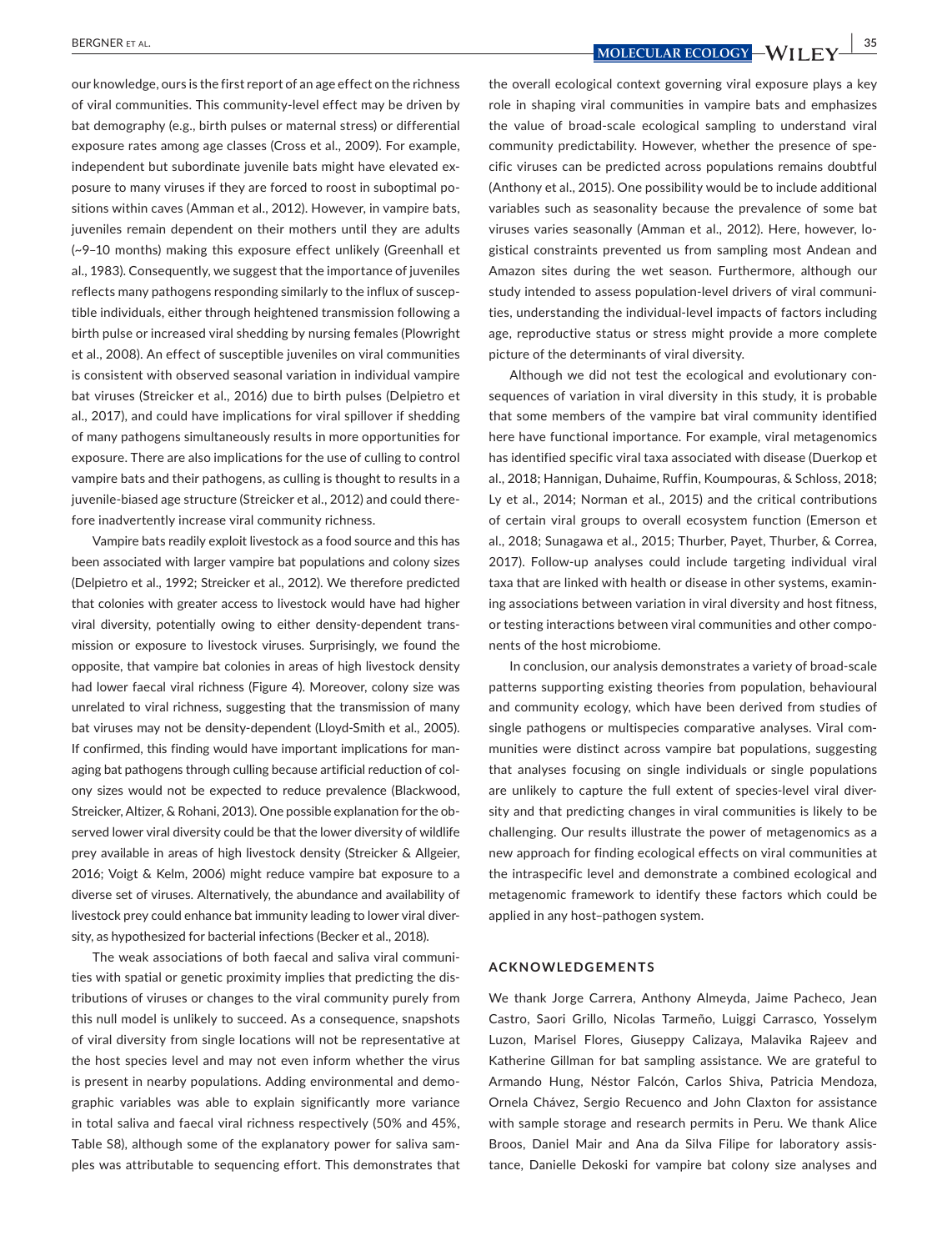**36 |**  BERGNER et al.

Jamie Winternitz for microsatellite advice. We are grateful to mem‐ bers of the Streicker group for helpful comments on the work. This work was funded by a Sir Henry Dale Fellowship, jointly funded by the Wellcome Trust and Royal Society (102507/Z/13/Z) and a Wellcome‐Beit Prize (102507/Z/13/A) to D.G.S. Additional funding was provided by the Medical Research Council (MC\_UU\_12014/12), the National Science Foundation (Graduate Research Fellowship and DEB‐1601052), ARCS Foundation, Sigma Xi, Animal Behavior Society, Bat Conservation International, American Society of Mammalogists, Odum School of Ecology, UGA Graduate School, UGA Latin American and Caribbean Studies Institute, UGA Biomedical and Health Sciences Institute, and the Explorer's Club.

#### **AUTHOR CONTRIBUTIONS**

L.M.B., C.T., D.J.B. and D.G.S. collected samples; L.M.B., R.J.O., R.B. and D.G.S. conceived the study; L.M.B. performed lab work and wrote the first draft of the manuscript; L.M.B., R.J.O., J.A.B. and D.G.S. analysed data; all authors contributed to the final manuscript.

#### **DATA AVAILABILITY STATEMENT**

Raw sequencing reads have been uploaded to the European Nucleotide Archive (ENA) under accession number [PRJEB34487.](info:ddbj-embl-genbank/PRJEB34487) Scripts used for bioinformatic analyses are available on GitHub (<https://github.com/rjorton/Allmond>).

#### **ORCID**

*Laura M. Bergner* <https://orcid.org/0000-0003-4169-7169> *Richard J. Orton* <https://orcid.org/0000-0002-3389-4325> *Julio A. Benavide[s](http://orcid.org/0000-0002-3920-9165)* <http://orcid.org/0000-0002-3920-9165> *Daniel J. Becke[r](https://orcid.org/0000-0003-4315-8628)* <https://orcid.org/0000-0003-4315-8628> *Roman Biek* <https://orcid.org/0000-0003-3471-5357> *Daniel G. Streicker* <https://orcid.org/0000-0001-7475-2705>

#### **REFERENCES**

- Adams, M. J., Lefkowitz, E. J., King, A. M. Q., Harrach, B., Harrison, R. L., Knowles, N. J., … Davison, A. J. (2017). Changes to taxonomy and the International Code of Virus Classification and Nomenclature rat‐ ified by the International Committee on Taxonomy of Viruses (2017). *Archives of Virology*, *162*, 2505–2538. [https://doi.org/10.1007/](https://doi.org/10.1007/s00705-017-3358-5) [s00705-017-3358-5](https://doi.org/10.1007/s00705-017-3358-5)
- Amman, B. R., Carroll, S. A., Reed, Z. D., Sealy, T. K., Balinandi, S., Swanepoel, R., … Towner, J. S. (2012). Seasonal pulses of Marburg virus circula‐ tion in juvenile *Rousettus aegyptiacus* bats coincide with periods of in‐ creased risk of human infection. *PLoS Path*, *8*, e1002877–e1002911. <https://doi.org/10.1371/journal.ppat.1002877>
- Anthony, E. L. (1988). Age determination in bats. In T. H. Kunz (Ed.), *Ecological and behavioral methods for the study of bats* (pp. 47–58). Washington, DC: Smithsonian Institution Press.
- Anthony, S. J., Islam, A., Johnson, C., Navarrete‐Macias, I., Liang, E., Jain, K., … Lipkin, W. I. (2015). Non‐random patterns in viral diversity.

*Nature Communications*, *6*, 147. [https://doi.org/10.1038/ncomm](https://doi.org/10.1038/ncomms9147) [s9147](https://doi.org/10.1038/ncomms9147)

- Anthony, S. J., Johnson, C. K., Greig, D. J., Kramer, S., Che, X., Wells, H., … Goldstein, T. (2017). Global patterns in coronavirus diversity. *Virus Evolution*, *3*, vex012.<https://doi.org/10.1093/ve/vex012>
- Arnaud, F., Caporale, M., Varela, M., Biek, R., Chessa, B., Alberti, A., … Palmarini, M. (2007). A paradigm for virus–host coevolution: Sequential counter-adaptations between endogenous and exogenous retroviruses. *PLoS Path*, *3*, e170–e214. [https://doi.org/10.1371/](https://doi.org/10.1371/journal.ppat.0030170) [journal.ppat.0030170](https://doi.org/10.1371/journal.ppat.0030170)
- Bankevich, A., Nurk, S., Antipov, D., Gurevich, A. A., Dvorkin, M., Kulikov, A. S., … Pevzner, P. A. (2012). SPAdes: A new genome assembly algorithm and its applications to single‐cell sequencing. *Journal of Computational Biology*, *19*, 455–477. [https://doi.org/10.1089/](https://doi.org/10.1089/cmb.2012.0021) [cmb.2012.0021](https://doi.org/10.1089/cmb.2012.0021)
- Bartlett, M. S. (1957). Measles periodicity and community size. *Journal of the Royal Statistical Society. Series A (General)*, *120*, 48–70. [https://doi.](https://doi.org/10.2307/2342553) [org/10.2307/2342553](https://doi.org/10.2307/2342553)
- Bartoń, K. (2018). *MuMIn: Multi‐Model Inference. R package version 1.40.4*. Retrieved from<https://CRAN.R-project.org/package=MuMIn>
- Becker, D. J., Czirják, G. Á., Volokhov, D. V., Bentz, A. B., Carrera, J. E., Camus, M. S., … Streicker, D. G. (2018). Livestock abundance predicts vampire bat demography, immune profiles and bacterial infection risk. *Philosophical Transactions of the Royal Society B: Biological Sciences*, *373*, 20170089–20170112.<https://doi.org/10.1098/rstb.2017.0089>
- Belotto, A., Leanes, L. F., Schneider, M. C., Tamayo, H., & Correa, E. (2005). Overview of rabies in the Americas. *Virus Research*, *111*, 5– 12.<https://doi.org/10.1016/j.virusres.2005.03.006>
- Benavides, J. A., Huchard, E., Pettorelli, N., King, A. J., Brown, M. E., Archer, C. E., … Cowlishaw, G. (2011). From parasite encounter to infection: Multiple‐scale drivers of parasite richness in a wild social primate population. *American Journal of Physical Anthropology*, *147*, 52–63. <https://doi.org/10.1002/ajpa.21627>
- Benjamini, Y., & Hochberg, Y. (1995). Controlling the false discovery rate: A practical and powerful approach to multiple testing. *Journal of the Royal Statistical Society. Series B*, *57*, 289–300.
- Bergner, L. M., Orton, R. J., da Silva Filipe, A., Shaw, A. E., Becker, D. J., Tello, C., … Streicker, D. G. (2019). Using noninvasive metagenom‐ ics to characterize viral communities from wildlife. *Molecular Ecology Resources*, *19*, 128–143. <https://doi.org/10.1111/1755-0998.12946>
- Bernardo, P., Charles‐Dominique, T., Barakat, M., Ortet, P., Fernandez, E., Filloux, D., … Roumagnac, P. (2018). Geometagenomics illumi‐ nates the impact of agriculture on the distribution and prevalence of plant viruses at the ecosystem scale. *The ISME Journal*, *12*, 173–184. <https://doi.org/10.1038/ismej.2017.155>
- Bivand, R., Keitt, T., Rowlingson, B., Pebesma, E., Sumner, M., Hijmans, R., & Rouault, E. (2017). *rgdal: Bindings for the 'Geospatial' Data Abstraction Library*. R package version 1.2‐16. Retrieved from [https://](https://CRAN.R-project.org/package=rgdal) [CRAN.R-project.org/package=rgdal](https://CRAN.R-project.org/package=rgdal)
- Bivand, R., & Lewin‐Koh, N. (2017) *maptools: Tools for Reading and Handling Spatial Objects*. R package version 0.9‐2. Retrieved from <https://CRAN.R-project.org/package=maptools>
- Blackwood, J. C., Streicker, D. G., Altizer, S., & Rohani, P. (2013). Resolving the roles of immunity, pathogenesis, and immigration for rabies persistence in vampire bats. *Proceedings of the National Academy of Sciences of the United States of America*, *110*, 20837–20842. [https://](https://doi.org/10.1073/pnas.1308817110) [doi.org/10.1073/pnas.1308817110](https://doi.org/10.1073/pnas.1308817110)
- Bohmann, K., Gopalakrishnan, S., Nielsen, M., Nielsen, L. D. S. B., Jones, G., Streicker, D. G., & Gilbert, M. T. P. (2018). Using DNA metabar‐ coding for simultaneous inference of common vampire bat diet and population structure. *Molecular Ecology Resources*, *18*(5), 1050–1063. <https://doi.org/10.1111/1755-0998.12891>
- Buchfink, B., Xie, C., & Huson, D. H. (2014). Fast and sensitive protein alignment using DIAMOND. *Nature Methods*, *12*, 59–60. [https://doi.](https://doi.org/10.1038/nmeth.3176) [org/10.1038/nmeth.3176](https://doi.org/10.1038/nmeth.3176)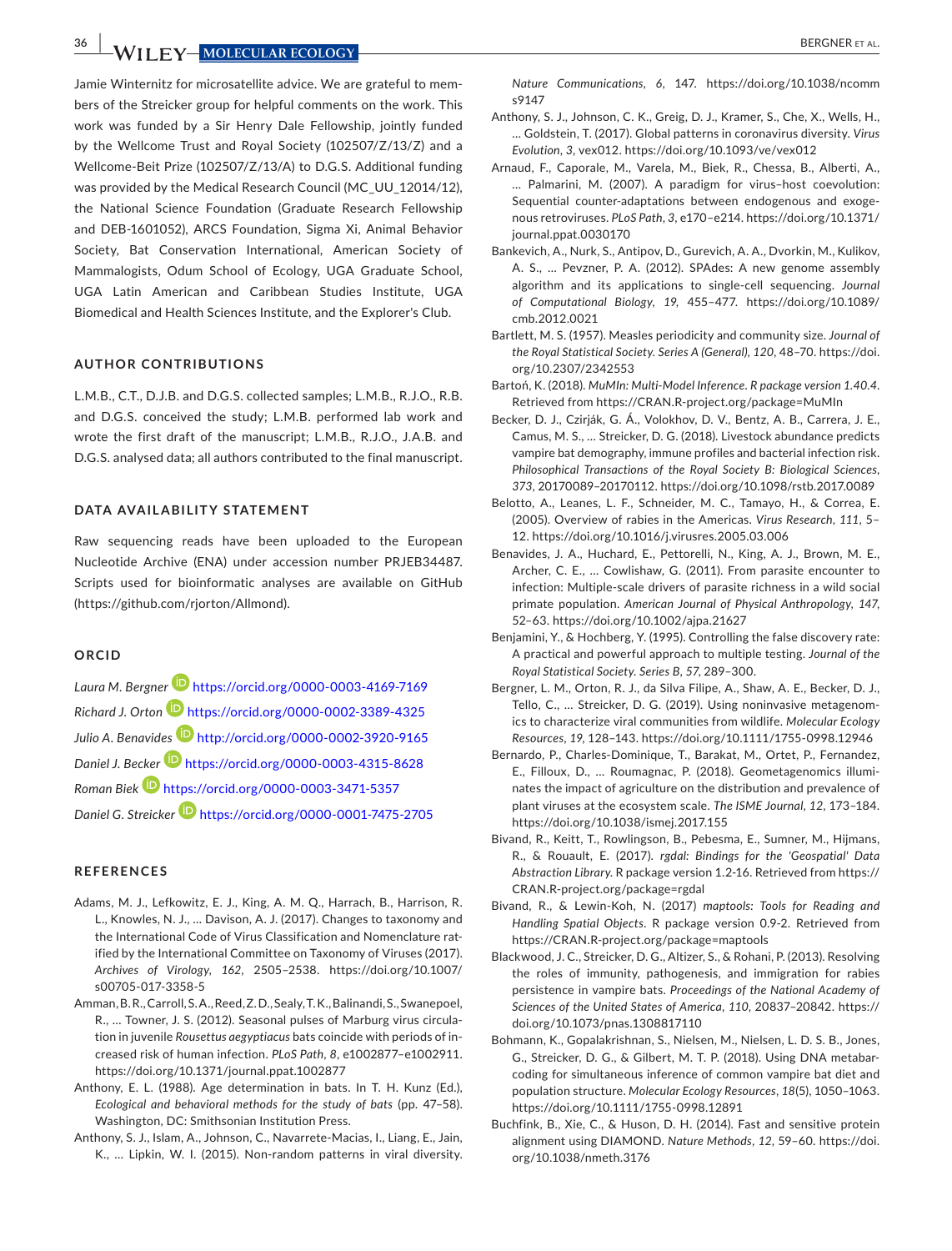- Burnham, K. P., & Anderson, D. R. (2002). *Model selection and multimodel inference: A practical information‐theoretic approach*. New York, NY: Springer‐Verlag.
- Cade, B. S. (2015). Model averaging and muddled multimodel inferences. *Ecology*, *96*, 2370–2382. <https://doi.org/10.1890/14-1639.1>
- Chow, C.‐E.‐T., & Suttle, C. A. (2015). Biogeography of viruses in the sea. *Annual Review of Virology*, *2*, 41–66. [https://doi.org/10.1146/annur](https://doi.org/10.1146/annurev-virology-031413-085540) [ev-virology-031413-085540](https://doi.org/10.1146/annurev-virology-031413-085540)
- Chuong, E. B. (2013). Retroviruses facilitate the rapid evolution of the mammalian placenta. *BioEssays*, *35*, 853–861. [https://doi.](https://doi.org/10.1002/bies.201300059) [org/10.1002/bies.201300059](https://doi.org/10.1002/bies.201300059)
- Clark, K., Karsch‐Mizrachi, I., Lipman, D. J., Ostell, J., & Sayers, E. W. (2016). GenBank. *Nucleic Acids Research*, *44*, D67–D72. [https://doi.](https://doi.org/10.1093/nar/gkv1276) [org/10.1093/nar/gkv1276](https://doi.org/10.1093/nar/gkv1276)
- Cross, P. C., Drewe, J., Patrek, V., Pearce, G., Samuel, M. D., & Delahay, R. J. (2009). Wildlife population structure and parasite transmission: Implications for disease management. In R. J. Delahay, G. C. Smith, & M. R. Hutchings (Eds.), *Management of disease in wild mammals* (pp. 9–29). Tokyo, Japan: Springer.
- Cross, P. C., Lloyd‐Smith, J. O., Johnson, P. L. F., & Getz, W. M. (2005). Duelling timescales of host movement and disease recovery deter‐ mine invasion of disease in structured populations. *Ecology Letters*, *8*, 587–595.<https://doi.org/10.1111/j.1461-0248.2005.00760.x>
- DaPalma, T., Doonan, B. P., Trager, N. M., & Kasman, L. M. (2010). A sys‐ tematic approach to virus‐virus interactions. *Virus Research*, *149*(1), 1–9.<https://doi.org/10.1016/j.virusres.2010.01.002>
- Davies, T. J., & Pedersen, A. B. (2008). Phylogeny and geography pre‐ dict pathogen community similarity in wild primates and humans. *Proceedings of the Royal Society B: Biological Sciences*, *275*, 1695–1701. <https://doi.org/10.1098/rspb.2008.0284>
- de Thoisy, B., Bourhy, H., Delaval, M., Pontier, D., Dacheux, L., Darcissac, E., … Lavergne, A. (2016). Bioecological drivers of rabies virus circulation in a neotropical bat community. *PLoS Neglected Tropical Diseases*, *10*, e0004378. [https://doi.org/10.1371/journ](https://doi.org/10.1371/journal.pntd.0004378) [al.pntd.0004378](https://doi.org/10.1371/journal.pntd.0004378)
- Delpietro, H. A., Marchevsky, N., & Simonetti, E. (1992). Relative population densities and predation of the common vampire bat (*Desmodus rotundus*) in natural and cattle‐raising areas in north‐east Argentina. *Preventive Veterinary Medicine*, *14*, 13–20. [https://doi.](https://doi.org/10.1016/0167-5877(92)90080-Y) [org/10.1016/0167-5877\(92\)90080-Y](https://doi.org/10.1016/0167-5877(92)90080-Y)
- Delpietro, H. A., Russo, R. G., Carter, G. G., Lord, R. D., & Delpietro, G. L. (2017). Reproductive seasonality, sex ratio and philopatry in Argentina's common vampire bats. *Royal Society Open Science*, *4*, 160959.<https://doi.org/10.1098/rsos.160959>
- Díaz‐Muñoz, S. L. (2017). Viral coinfection is shaped by host ecology and virus‐virus interactions across diverse microbial taxa and environ‐ ments. *Virus Evolution*, *3*, vex011. <https://doi.org/10.1093/ve/vex011>
- Dietrich, M., Wilkinson, D. A., Benlali, A., Lagadec, E., Ramasindrazana, B., Dellagi, K., & Tortosa, P. (2015). Leptospira and paramyxovirus infection dynamics in a bat maternity enlightens pathogen mainte‐ nance in wildlife. *Environmental Microbiology*, *17*, 4280–4289.
- Duerkop, B. A., Kleiner, M., Paez‐Espino, D., Zhu, W., Bushnell, B., Hassell, B., … Hooper, L. V. (2018). Murine colitis reveals a disease‐associ‐ ated bacteriophage community. *Nature Microbiology*, *3*, 1023–1031. <https://doi.org/10.1038/s41564-018-0210-y>
- Dunn, R. R., Davies, T. J., Harris, N. C., & Gavin, M. C. (2010). Global drivers of human pathogen richness and prevalence. *Proceedings of the Royal Society B: Biological Sciences*, *277*, 2587–2595. [https://doi.](https://doi.org/10.1098/rspb.2010.0340) [org/10.1098/rspb.2010.0340](https://doi.org/10.1098/rspb.2010.0340)
- Edwards, R. A., & Rohwer, F. (2005). Viral metagenomics. *Nature Reviews Microbiology*, *3*, 504–510. <https://doi.org/10.1038/nrmicro1163>
- Emerson, J. B., Roux, S., Brum, J. R., Bolduc, B., Woodcroft, B. J., Jang, H. B., … Sullivan, M. B. (2018). Host‐linked soil viral ecology along a permafrost thaw gradient. *Nature Microbiology*, *3*, 870–880. [https://](https://doi.org/10.1038/s41564-018-0190-y) [doi.org/10.1038/s41564-018-0190-y](https://doi.org/10.1038/s41564-018-0190-y)
- Farr, T. G., Rosen, P. A., Caro, E., Crippen, R., Duren, R., Hensley, S., … Alsdorf, D. (2007). The shuttle radar topography mission. *Reviews of Geophysics*, *45*, 1485. <https://doi.org/10.1029/2005RG000183>
- Feschotte, C., & Gilbert, C. (2012). Endogenous viruses: Insights into viral evolution and impact on host biology. *Nature Reviews Genetics*, *13*, 283–296. <https://doi.org/10.1038/nrg3199>
- Fick, S. E., & Hijmans, R. J. (2017). WorldClim 2: New 1‐km spatial reso‐ lution climate surfaces for global land areas. *International Journal of Climatology*, *37*, 4302–4315.<https://doi.org/10.1002/joc.5086>
- Fierer, N., McCain, C. M., Meir, P., Zimmermann, M., Rapp, J. M., Silman, M. R., & Knight, R. (2011). Microbes do not follow the elevational diversity patterns of plants and animals. *Ecology*, *92*, 797–804. [https](https://doi.org/10.1890/10-1170.1) [://doi.org/10.1890/10-1170.1](https://doi.org/10.1890/10-1170.1)
- Food and Agriculture Organization of the United Nations (2012). *GLIPHA*. Rome, Italy: FAO.
- Fox, J., & Weisberg, S. (2011). *An R companion to applied regression*. Thousand Oaks, CA: Sage.
- Gay, N., Olival, K. J., Bumrungsri, S., Siriaroonrat, B., Bourgarel, M., & Morand, S. (2014). Parasite and viral species richness of Southeast Asian bats: Fragmentation of area distribution matters. *International Journal for Parasitology: Parasites and Wildlife*, *3*, 161–170.
- Gilbert, A. T., Petersen, B. W., Recuenco, S., Niezgoda, M., Gómez, J., Laguna‐Torres, V. A., & Rupprecht, C. (2012). Evidence of rabies virus exposure among humans in the Peruvian Amazon. *The American Journal of Tropical Medicine and Hygiene*, *87*, 206–215. [https://doi.](https://doi.org/10.4269/ajtmh.2012.11-0689) [org/10.4269/ajtmh.2012.11-0689](https://doi.org/10.4269/ajtmh.2012.11-0689)
- Gillespie, T. R., Chapman, C. A., & Greiner, E. C. (2005). Effects of log‐ ging on gastrointestinal parasite infections and infection risk in African primates. *Journal of Applied Ecology*, *42*, 699–707. [https://doi.](https://doi.org/10.1111/j.1365-2664.2005.01049.x) [org/10.1111/j.1365-2664.2005.01049.x](https://doi.org/10.1111/j.1365-2664.2005.01049.x)
- Goldewijk, K. K., Beusen, A., Van Drecht, G., & De Vos, M. (2011). The HYDE 3.1 spatially explicit database of human‐induced global land‐use change over the past 12,000 years. *Global Ecology and Biogeography*, *20*, 73–86. [https://doi.org/10.1111/j.1466-8238.](https://doi.org/10.1111/j.1466-8238.2010.00587.x) [2010.00587.x](https://doi.org/10.1111/j.1466-8238.2010.00587.x)
- Goudet, J., & Jombart, T. (2015) *hierfstat: Estimation and Tests of Hierarchical F‐Statistics*. R package version 0.04‐22. Retrieved from <https://CRAN.R-project.org/package=hierfstat>
- Greenhall, A. M., Joermann, G., Schmidt, U., & Seidel, M. R. (1983). Desmodus rotundus. In *Mammalian species* (pp. 1–6). New York, NY: American Society of Mammalogists.
- Guernier, V., Hochberg, M. E., & Guégan, J.‐F. (2004). Ecology drives the worldwide distribution of human diseases. *PLoS Biology*, *2*, e141. <https://doi.org/10.1371/journal.pbio.0020141>
- Hannigan, G. D., Duhaime, M. B., Ruffin, M. T., Koumpouras, C. C., & Schloss, P. D. (2018) Diagnostic potential and interactive dynamics of the colorectal cancer virome. *MBio*, *9*, 1096–1113.
- Harvell, D., Altizer, S., Cattadori, I. M., Harrington, L., & Weil, E. (2009). Climate change and wildlife diseases: When does the host matter the most? *Ecology*, *90*, 912–920.<https://doi.org/10.1890/08-0616.1>
- Hayman, D. T. S. (2015). Biannual birth pulses allow filoviruses to persist in bat populations. *Proceedings of the Royal Society B: Biological Sciences*, *282*, 20142591. <https://doi.org/10.1098/rspb.2014.2591>
- Hijmans, R. J. (2017) *raster: Geographic Data Analysis and Modeling*. R package version 2.6‐7. Retrieved from [https://CRAN.R-project.org/](https://CRAN.R-project.org/package=raster) [package=raster](https://CRAN.R-project.org/package=raster)
- Hothorn, T., Bretz, F., & Westfall, P. (2008). Simultaneous inference in general parametric models. *Biometrical Journal*, *50*, 346–363. [https](https://doi.org/10.1002/bimj.200810425) [://doi.org/10.1002/bimj.200810425](https://doi.org/10.1002/bimj.200810425)
- Huang, S., Bininda‐Emonds, O. R. P., Stephens, P. R., Gittleman, J. L., & Altizer, S. (2013). Phylogenetically related and ecologically similar carnivores harbour similar parasite assemblages. *Journal of Animal Ecology*, *83*, 671–680.<https://doi.org/10.1111/1365-2656.12160>
- Huson, D. H., Beier, S., Flade, I., Górska, A., El‐Hadidi, M., Mitra, S., … Tappu, R. (2016) MEGAN Community Edition ‐ interactive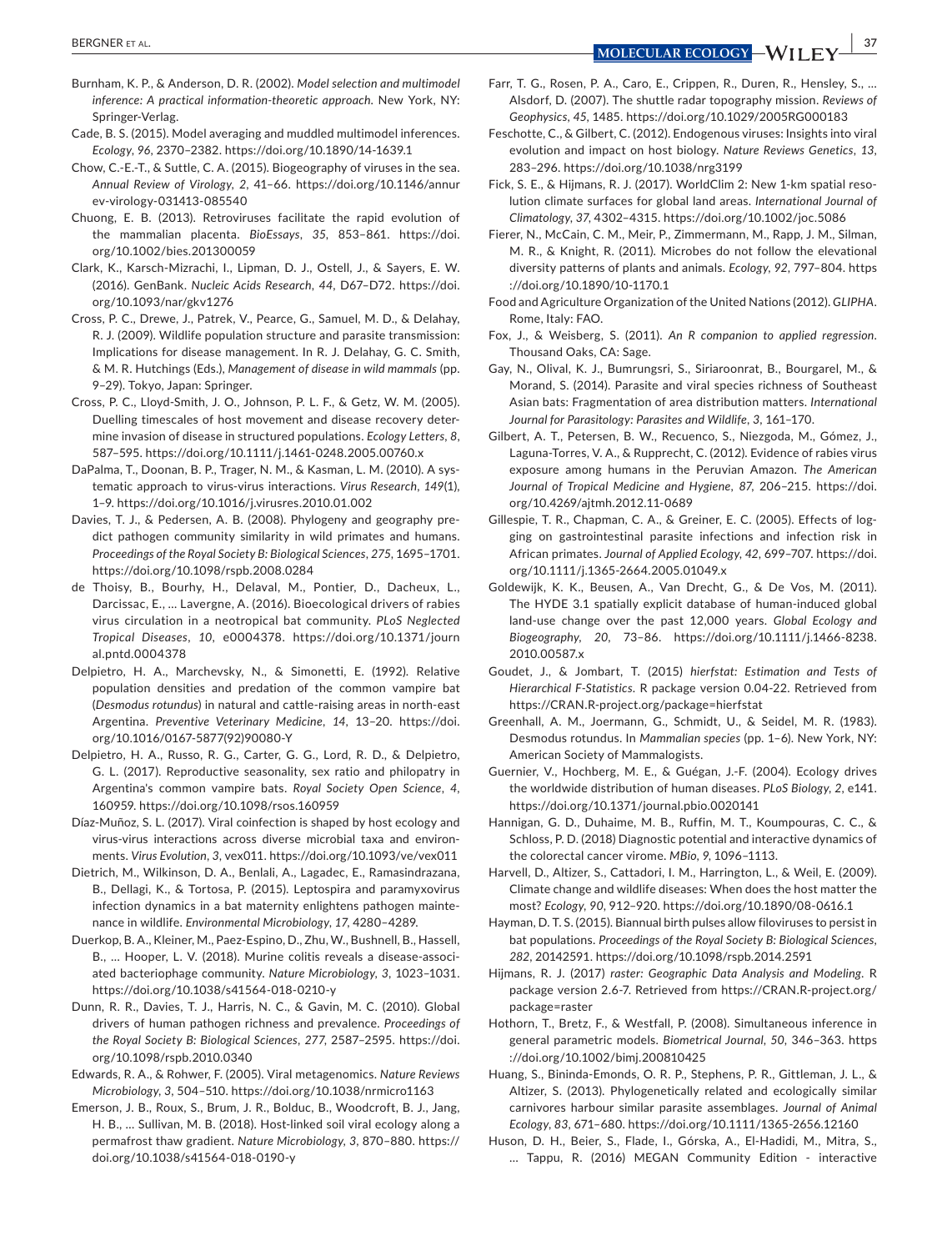exploration and analysis of large-scale microbiome sequencing data. *PLoS Computational Biology*, *12*, e1004957‐12.

- Johnson, N., Aréchiga‐Ceballos, N., & Aguilar‐Setien, A. (2014). Vampire bat rabies: Ecology, epidemiology and control. *Viruses*, *6*, 1911–1928. <https://doi.org/10.3390/v6051911>
- Johnson, P. T. J., de Roode, J. C., & Fenton, A. (2015). Why infectious disease research needs community ecology. *Science*, *349*, 1259504. <https://doi.org/10.1126/science.1259504>
- Keeling, M. J., & Rohani, P. (2008). *Modeling infectious diseases in humans and animals*. Princeton, NJ: Princeton University Press.
- Kleiber, C., & Zeileis, A. (2008). *Applied Econometrics with R*. New York, NY: Springer‐Verlag. Retrieved from [https://CRAN.R-project.org/](https://CRAN.R-project.org/package=AER) [package=AER](https://CRAN.R-project.org/package=AER)
- Krasnov, B. R., Mouillot, D., Shenbrot, G. I., Khokhlova, I. S., Vinarski, M. V., Korallo‐Vinarskaya, N. P., & Poulin, R. (2010). Similarity in ecto‐ parasite faunas of Palaearctic rodents as a function of host phylo‐ genetic, geographic or environmental distances: Which matters the most? *International Journal for Parasitology*, *40*, 807–817. [https://doi.](https://doi.org/10.1016/j.ijpara.2009.12.002) [org/10.1016/j.ijpara.2009.12.002](https://doi.org/10.1016/j.ijpara.2009.12.002)
- Lindenfors, P., Nunn, C. L., Jones, K. E., Cunningham, A. A., Sechrest, W., & Gittleman, J. L. (2007). Parasite species richness in carnivores: Effects of host body mass, latitude, geographical range and popula‐ tion density. *Global Ecology and Biogeography*, *16*, 496–509. [https://](https://doi.org/10.1111/j.1466-8238.2006.00301.x) [doi.org/10.1111/j.1466-8238.2006.00301.x](https://doi.org/10.1111/j.1466-8238.2006.00301.x)
- Lloyd‐Smith, J. O., Cross, P. C., Briggs, C. J., Daugherty, M., Getz, W. M., Latto, J., … Swei, A. (2005). Should we expect population thresholds for wildlife disease? *Trends in Ecology and Evolution*, *20*, 511–519. <https://doi.org/10.1016/j.tree.2005.07.004>
- Lo, C., Morand, S., & Galzin, R. (1998). Parasite diversity/host age and size relationship in three coral-reef fishes from French Polynesia. *International Journal for Parasitology*, *28*, 1695–1708. [https://doi.](https://doi.org/10.1016/S0020-7519(98)00140-4) [org/10.1016/S0020-7519\(98\)00140-4](https://doi.org/10.1016/S0020-7519(98)00140-4)
- Lomolino, M. V. (2001). Elevation gradients of species‐density: Historical and prospective views. *Global Ecology and Biogeography*, *10*, 3–13. <https://doi.org/10.1046/j.1466-822x.2001.00229.x>
- Luis, A. D., Hayman, D. T. S., O'Shea, T. J., Cryan, P. M., Gilbert, A. T., Pulliam, J. R. C., … Webb, C. T. (2013). A comparison of bats and ro‐ dents as reservoirs of zoonotic viruses: Are bats special? *Proceedings of the Royal Society B: Biological Sciences*, *280*, 20122753. [https://doi.](https://doi.org/10.1098/rspb.2012.2753) [org/10.1098/rspb.2012.2753](https://doi.org/10.1098/rspb.2012.2753)
- Luis, A. D., O'Shea, T. J., Hayman, D. T. S., Wood, J. L. N., Cunningham, A. A., Gilbert, A. T., ... Webb, C. T. (2015). Network analysis of hostvirus communities in bats and rodents reveals determinants of cross‐ species transmission. *Ecology Letters*, *18*, 1153–1162. [https://doi.](https://doi.org/10.1111/ele.12491) [org/10.1111/ele.12491](https://doi.org/10.1111/ele.12491)
- Ly, M., Abeles, S. R., Boehm, T. K., Robles‐Sikisaka, R., Naidu, M., Santiago‐Rodriguez, T., & Pride, D. T. (2014). Altered oral viral ecol‐ ogy in association with periodontal disease. *MBio*, *5*(3), e01133‐14. <https://doi.org/10.1128/mBio.01133-14>
- Manrique, P., Bolduc, B., Walk, S. T., van der Oost, J., de Vos, W. M., & Young, M. J. (2016). Healthy human gut phageome. *Proceedings of the National Academy of Sciences of the United States of America*, *113*, 10400–10405. <https://doi.org/10.1073/pnas.1601060113>
- Martins, F. M., Templeton, A. R., Pavan, A. C., Kohlbach, B. C., & Morgante, J. S. (2009). Phylogeography of the common vampire bat (*Desmodus rotundus*): Marked population structure, Neotropical Pleistocene vicariance and incongruence between nuclear and mtDNA markers. *BMC Evolutionary Biology*, *9*, 294. [https://doi.](https://doi.org/10.1186/1471-2148-9-294) [org/10.1186/1471-2148-9-294](https://doi.org/10.1186/1471-2148-9-294)
- McArdle, B. H., & Anderson, M. J. (2001). Fitting multivariate models to community data: A comment on distance‐based redundancy analy‐ sis. *Ecology*, *82*, 290–297. [https://doi.org/10.1890/0012-9658\(2001](https://doi.org/10.1890/0012-9658(2001)082%5B0290:FMMTCD%5D2.0.CO;2) [\)082\[0290:FMMTCD\]2.0.CO;2](https://doi.org/10.1890/0012-9658(2001)082%5B0290:FMMTCD%5D2.0.CO;2)
- Mi, S., Lee, X., Li, X.‐P., Veldman, G. M., Finnerty, H., Racie, L., … McCoy, J. M. (2000). Syncytin is a captive retroviral envelope protein involved

in human placental morphogenesis. *Nature*, *403*, 785–789. [https://](https://doi.org/10.1038/35001608) [doi.org/10.1038/35001608](https://doi.org/10.1038/35001608)

- Minot, S., Sinha, R., Chen, J., Li, H., Keilbaugh, S. A., Wu, G. D., … Bushman, F. D. (2011). The human gut virome: Inter-individual variation and dynamic response to diet. *Genome Research*, *21*, 1616–1625. <https://doi.org/10.1101/gr.122705.111>
- Negro, S. S., Caudron, A. K., Dubois, M., Delahaut, P., & Gemmell, N. J. (2010). Correlation between male social status, testosterone levels, and parasitism in a dimorphic polygynous mammal. *PLoS ONE*, *5*, e12507.<https://doi.org/10.1371/journal.pone.0012507>
- Nei, M. (1973). Analysis of gene diversity in subdivided populations. *Proceedings of the National Academy of Sciences of the United States of America*, *70*, 3321–3323. <https://doi.org/10.1073/pnas.70.12.3321>
- Nekola, J. C., & White, P. S. (1999). The distance decay of similarity in bio‐ geography and ecology. *Journal of Biogeography*, *26*, 867–878. [https](https://doi.org/10.1046/j.1365-2699.1999.00305.x) [://doi.org/10.1046/j.1365-2699.1999.00305.x](https://doi.org/10.1046/j.1365-2699.1999.00305.x)
- Norman, J. M., Handley, S. A., Baldridge, M. T., Droit, L., Liu, C. Y., Keller, B. C., ... Virgin, H. W. (2015). Disease-specific alterations in the enteric virome in inflammatory bowel disease. *Cell*, *160*, 447–460. [https](https://doi.org/10.1016/j.cell.2015.01.002) [://doi.org/10.1016/j.cell.2015.01.002](https://doi.org/10.1016/j.cell.2015.01.002)
- Nunn, C. L., Altizer, S., Jones, K. E., & Sechrest, W. (2003). Comparative tests of parasite species richness in primates. *The American Naturalist*, *162*, 597–614. <https://doi.org/10.1086/378721>
- Nunn, C. L., Altizer, S. M., Sechrest, W., & Cunningham, A. A. (2005). Latitudinal gradients of parasite species richness in pri‐ mates. *Diversity and Distributions*, *11*, 249–256. [https://doi.](https://doi.org/10.1111/j.1366-9516.2005.00160.x) [org/10.1111/j.1366-9516.2005.00160.x](https://doi.org/10.1111/j.1366-9516.2005.00160.x)
- Nychka, D., Furrer, R., Paige, J., & Sain, S. (2015). *fields: Tools for spatial data. R package version 9.0*. Retrieved from [http://doi.org/10.5065/](http://doi.org/10.5065/D6W957CT) [D6W957CT](http://doi.org/10.5065/D6W957CT)
- Oksanen, J., Blanchet, F. G., Friendly, M., Kindt, R., Legendre, P., McGlinn, D., … Wagner, H. (2017) *vegan: Community Ecology Package. R pack‐ age version 2.4‐4*. Retrieved from [https://CRAN.R-project.org/packa](https://CRAN.R-project.org/package=vegan) [ge=vegan](https://CRAN.R-project.org/package=vegan)
- Olival, K. J., Hosseini, P. R., Zambrana‐Torrelio, C., Ross, N., Bogich, T. L., & Daszak, P. (2017). Host and viral traits predict zoonotic spill‐ over from mammals. *Nature*, *546*, 646–650. [https://doi.org/10.1038/](https://doi.org/10.1038/nature22975) [nature22975](https://doi.org/10.1038/nature22975)
- Paradis, E., Claude, J., & Strimmer, K. (2004). APE: Analyses of phylogenetics and evolution in R language. *Bioinformatics*, *20*, 289–290. <https://doi.org/10.1093/bioinformatics/btg412>
- Patterson, B. D., Pacheco, V., & Solari, S. (1996). Distribution of bats along an elevational gradient in the Andes of south‐eastern Peru. *Journal of Zoology*, *240*, 637–658. [https://doi.org/10.1111/j.1469-7998.1996.](https://doi.org/10.1111/j.1469-7998.1996.tb05313.x) [tb05313.x](https://doi.org/10.1111/j.1469-7998.1996.tb05313.x)
- Plowright, R. K., Field, H. E., Smith, C., Divljan, A., Palmer, C., Tabor, G., … Foley, J. E. (2008) Reproduction and nutritional stress are risk factors for Hendra virus infection in little red flying foxes (Pteropus scapu‐ latus). *Proceedings of the Royal Society of London B: Biological Sciences*, *275*, 861–869.
- Plowright, R. K., Foley, P., Field, H. E., Dobson, A. P., Foley, J. E., Eby, P., & Daszak, P. (2011). Urban habituation, ecological connectivity and ep‐ idemic dampening: The emergence of Hendra virus from flying foxes (*Pteropus* spp.). *Proceedings of the Royal Society B: Biological Sciences*, *278*, 3703–3712.
- Poirotte, C., Basset, D., Willaume, E., Makaba, F., Kappeler, P. M., & Charpentier, M. J. (2015). Environmental and individual determi‐ nants of parasite richness across seasons in a free‐ranging popu‐ lation of Mandrills (*Mandrillus sphinx*). *American Journal of Physical Anthropology*, *159*, 442–456.
- Poulin, R. (1996). Helminth growth in vertebrate hosts: Does host sex matter? *International Journal for Parasitology*, *26*, 1311–1315. [https://](https://doi.org/10.1016/S0020-7519(96)00108-7) [doi.org/10.1016/S0020-7519\(96\)00108-7](https://doi.org/10.1016/S0020-7519(96)00108-7)
- Pruitt, K. D., Tatusova, T., & Maglott, D. R. (2007). NCBI reference se‐ quences (RefSeq): A curated non‐redundant sequence database